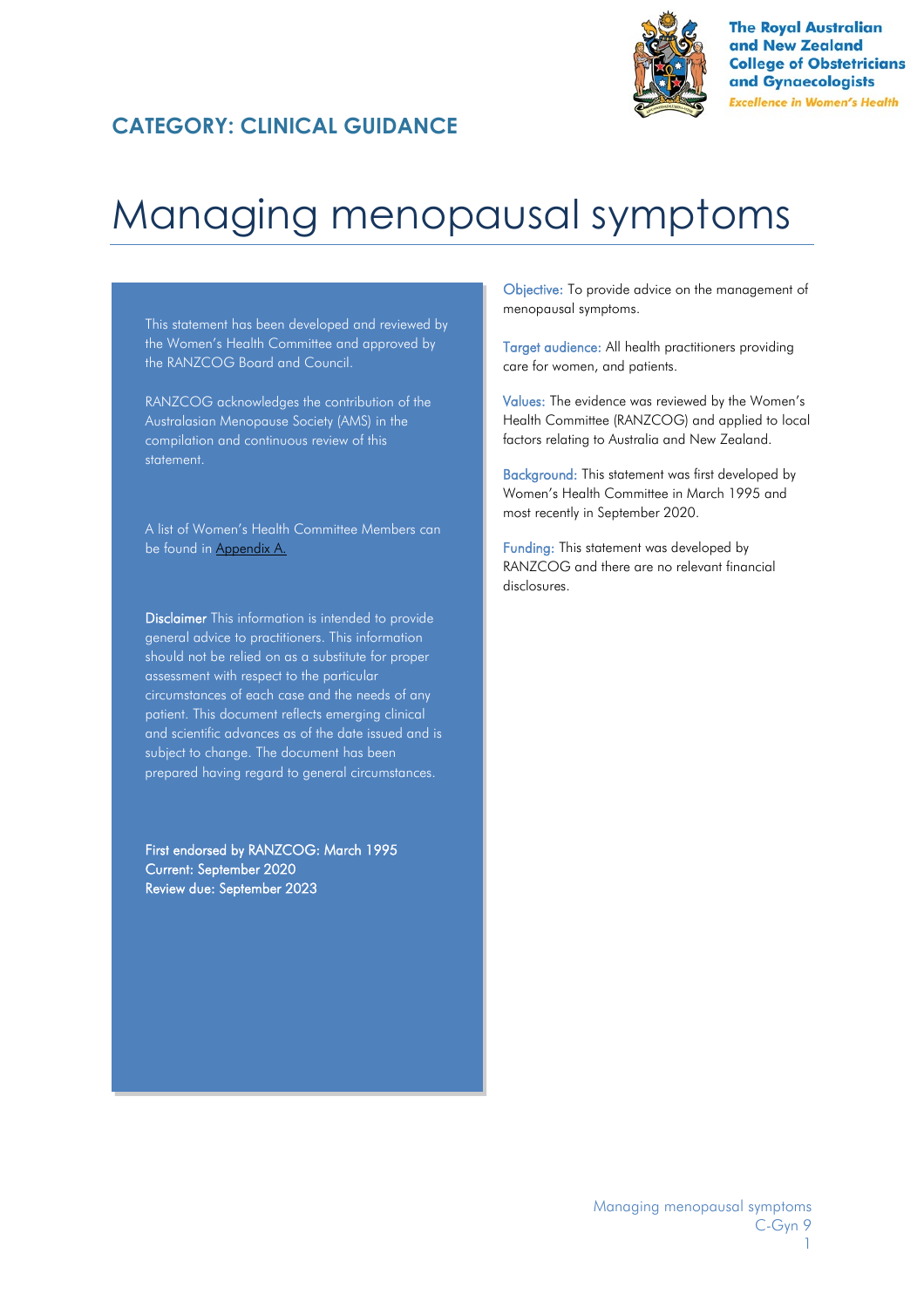### **Table of Contents**

| $\mathbf{1}$ .   |                                                                                |  |
|------------------|--------------------------------------------------------------------------------|--|
| 2.               |                                                                                |  |
| 3.               |                                                                                |  |
|                  |                                                                                |  |
|                  |                                                                                |  |
| $\overline{4}$ . |                                                                                |  |
|                  |                                                                                |  |
|                  |                                                                                |  |
|                  |                                                                                |  |
|                  |                                                                                |  |
| 5.               |                                                                                |  |
|                  |                                                                                |  |
|                  |                                                                                |  |
| 6.               |                                                                                |  |
| 7.               |                                                                                |  |
|                  |                                                                                |  |
|                  |                                                                                |  |
|                  |                                                                                |  |
|                  |                                                                                |  |
|                  |                                                                                |  |
|                  |                                                                                |  |
|                  |                                                                                |  |
|                  | Appendix C Overview of the development and review process for this statement26 |  |
|                  |                                                                                |  |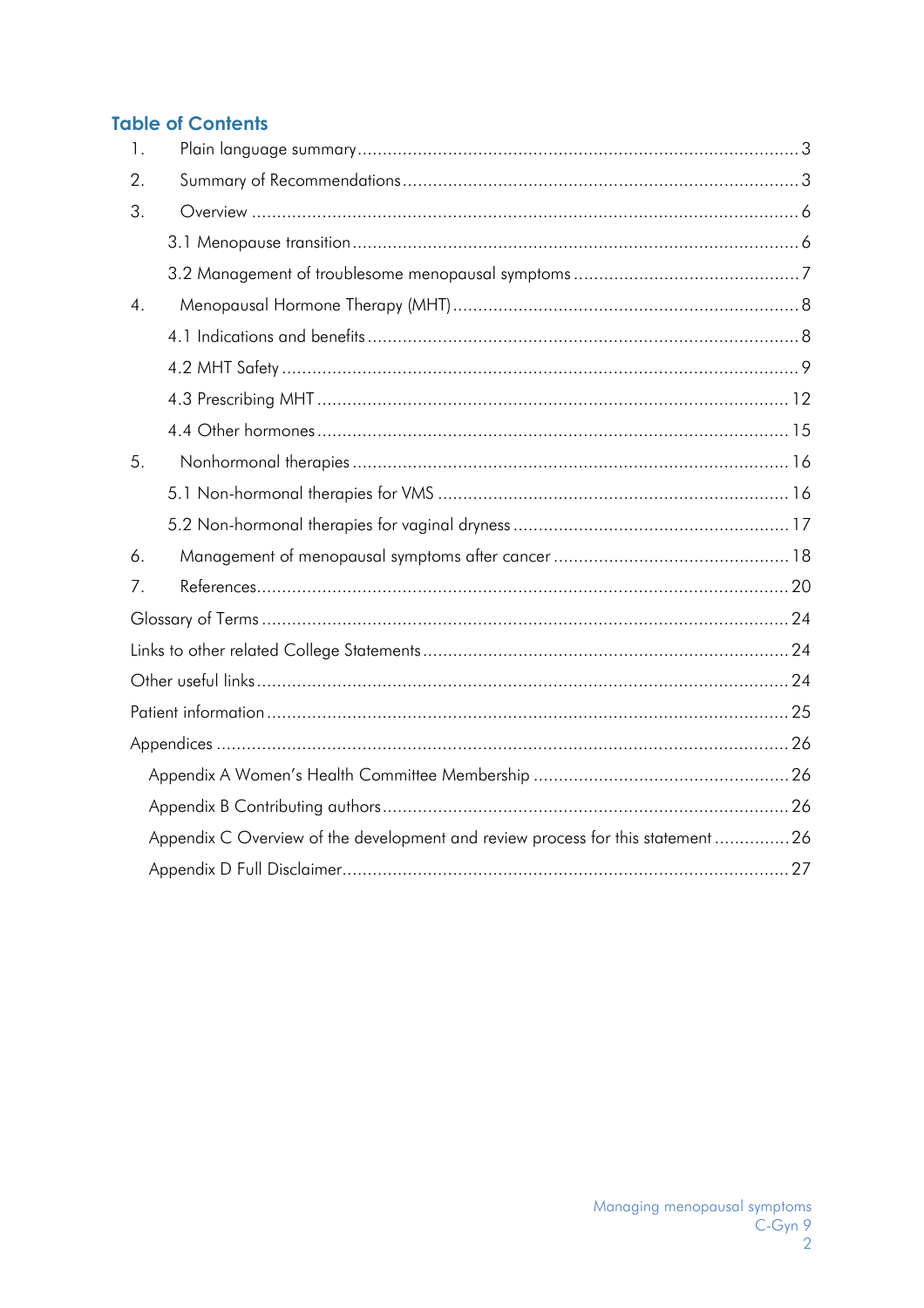### <span id="page-2-0"></span>**1. Plain language summary**

The Menopause is a normal reproductive stage in which egg production and menstrual periods stop permanently. Menopause typically happens in the early 50s but may occur earlier in certain populations.1 Menopause before age 45 is regarded as "early" and before age 40 as "premature".

Most women (around 80%) experience symptoms at menopause, most commonly hot flushes and/or night sweats and vaginal dryness. These usually do not need medical treatment but around 25% of women have severe and/or prolonged symptoms that may require medical intervention. For those who request treatment, drug free, non-hormonal and hormonal treatments are available.

# <span id="page-2-1"></span>**2. Summary of Recommendations**

| <b>Recommendation 1</b>                                                                                                                                                                                                                                                                                                                                                                                                                                                  | Grade                                                       |
|--------------------------------------------------------------------------------------------------------------------------------------------------------------------------------------------------------------------------------------------------------------------------------------------------------------------------------------------------------------------------------------------------------------------------------------------------------------------------|-------------------------------------------------------------|
| Women approaching menopause should be offered information and<br>advice about normal menopausal changes and symptoms and, if<br>required, individualised discussion of management options for<br>troublesome symptoms.                                                                                                                                                                                                                                                   | Consensus-based<br>recommendation                           |
| <b>Recommendation 2</b>                                                                                                                                                                                                                                                                                                                                                                                                                                                  | Grade                                                       |
| This consultation is an opportunity for a routine health assessment,<br>education and primary prevention general health and wellbeing<br>including cardiovascular, bone and mental health.<br>Current national breast and cervical screening guidelines should be<br>followed.<br>Bone density should be measured using DXA in those at increased risk of<br>osteoporosis and fracture.<br>Assessment of cardiovascular risk should be guided by age and risk<br>factors | Good Practice Point                                         |
| <b>Recommendation 3</b>                                                                                                                                                                                                                                                                                                                                                                                                                                                  | Grade                                                       |
| Women with a history of affective disorders and those with premature/<br>surgical menopause or following a cancer diagnosis may be at greater<br>risk of developing anxiety and or depressive disorders during<br>menopause. Consider mental health referral in those with symptoms of<br>mood disorder.                                                                                                                                                                 | Evidence -based<br>recommendation<br>Reference <sup>6</sup> |
| <b>Recommendation 4</b>                                                                                                                                                                                                                                                                                                                                                                                                                                                  | Grade                                                       |
| Women seeking relief from menopausal symptoms first should also be<br>offered advice on lifestyle changes including stress reduction, regular<br>exercise, optimal weight management, appropriate diet and avoidance<br>of smoking. Excessive alcohol and caffeine intake should also be<br>addressed.                                                                                                                                                                   | Consensus-based<br>recommendation<br>Reference <sup>5</sup> |
| <b>Recommendation 5</b>                                                                                                                                                                                                                                                                                                                                                                                                                                                  | Grade                                                       |
| The most common indication for the use of MHT is the alleviation of<br>troublesome menopausal vasomotor symptoms.                                                                                                                                                                                                                                                                                                                                                        | Consensus-based<br>recommendation                           |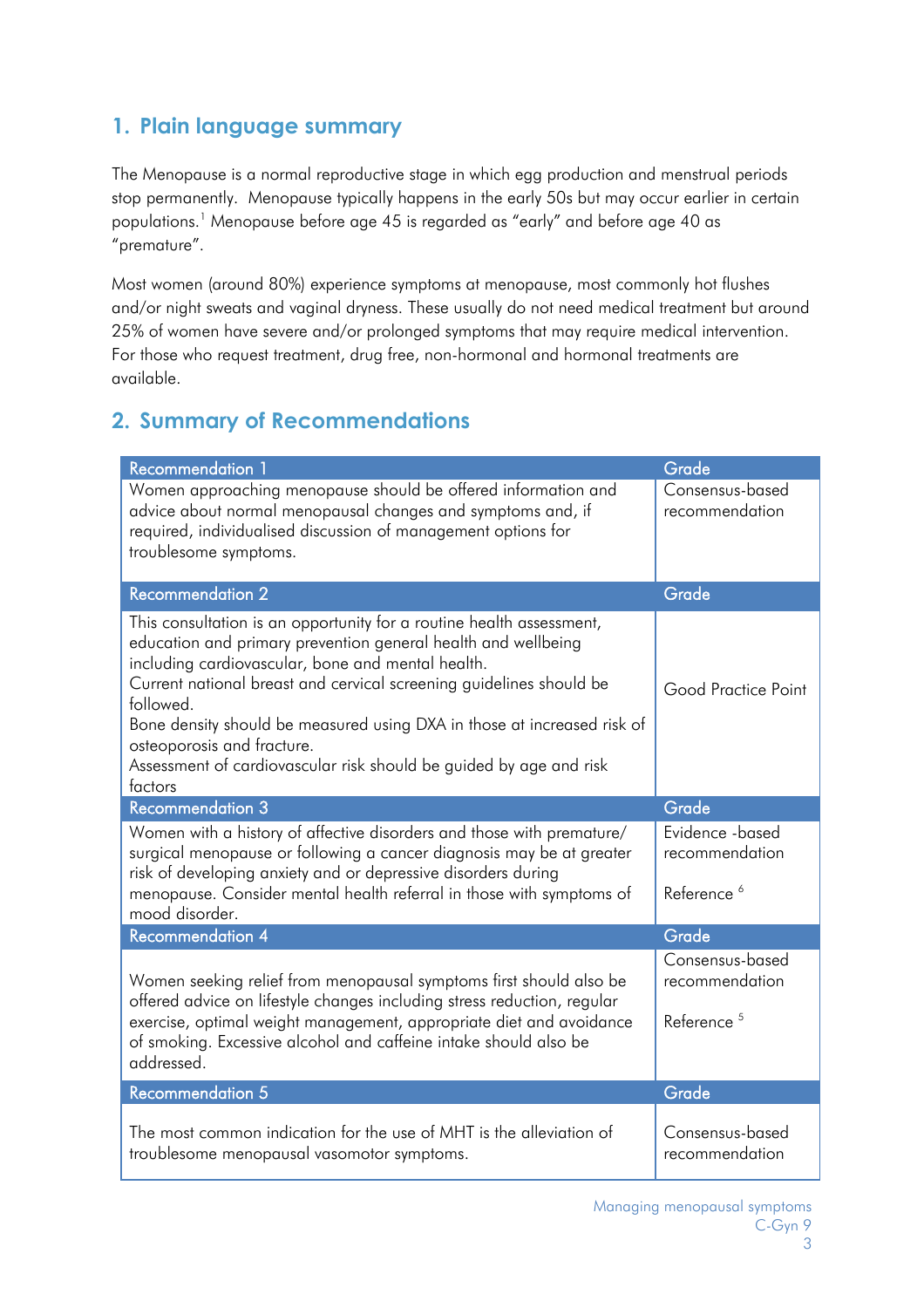| Recommendation 6                                                                                                                                                                                                                                                   | Grade                               |
|--------------------------------------------------------------------------------------------------------------------------------------------------------------------------------------------------------------------------------------------------------------------|-------------------------------------|
| Women with premature (less than 40 years) or early (less than 45-years)<br>menopause should be offered MHT at least until aged 50 years unless                                                                                                                     | Evidence-based<br>recommendation    |
| otherwise contraindicated. <sup>5</sup>                                                                                                                                                                                                                            | Grade B                             |
| <b>Recommendation 7</b>                                                                                                                                                                                                                                            | Grade                               |
| Commencement of MHT after the age of 60 is generally not<br>recommended as benefits are less likely to outweigh risks.                                                                                                                                             | Consensus-based<br>recommendation   |
| <b>Recommendation 8</b>                                                                                                                                                                                                                                            | Reference <sup>10</sup><br>Grade    |
| MHT should be considered for symptomatic women who have reduced<br>bone density but have not sustained a fracture <sup>5</sup> .                                                                                                                                   | Evidence-based<br>recommendation    |
|                                                                                                                                                                                                                                                                    | Grade A                             |
| <b>Recommendation 9</b>                                                                                                                                                                                                                                            | Grade                               |
| Oral MHT is contraindicated in women with previous a personal history<br>of venous thromboembolism (VTE). <sup>5</sup>                                                                                                                                             | Evidence-based<br>recommendation    |
|                                                                                                                                                                                                                                                                    | Grade A                             |
| <b>Recommendation 10</b>                                                                                                                                                                                                                                           | Grade                               |
| MHT should not be used for the primary prevention of CVD. <sup>5</sup>                                                                                                                                                                                             | Evidence-based<br>recommendation    |
|                                                                                                                                                                                                                                                                    | Grade A                             |
| <b>Recommendation 11</b>                                                                                                                                                                                                                                           | Grade                               |
| In women within 10 years of the menopause MHT does not increase the<br>risk of coronary heart disease. <sup>5</sup>                                                                                                                                                | Evidence-based<br>recommendation    |
|                                                                                                                                                                                                                                                                    | Grade A                             |
| <b>Recommendation 12</b>                                                                                                                                                                                                                                           | Grade                               |
| MHT should be avoided in women with a personal history of breast<br>cancer                                                                                                                                                                                         | Consensus-based<br>recommendation   |
| <b>Recommendation 13</b>                                                                                                                                                                                                                                           | Grade                               |
| Due to the increasing risk of breast cancer with duration of MHT, annual<br>review of use is recommended. Continuation beyond 5-7 years should<br>be based on an individual woman's needs with regards to the benefits<br>and risks of continued MHT. <sup>5</sup> | Consensus - based<br>recommendation |
| <b>Recommendation 14</b>                                                                                                                                                                                                                                           | Grade                               |
| Oestrogen only therapy is appropriate for women who have undergone<br>hysterectomy.                                                                                                                                                                                | Evidence-based<br>recommendation    |
|                                                                                                                                                                                                                                                                    | Grade A                             |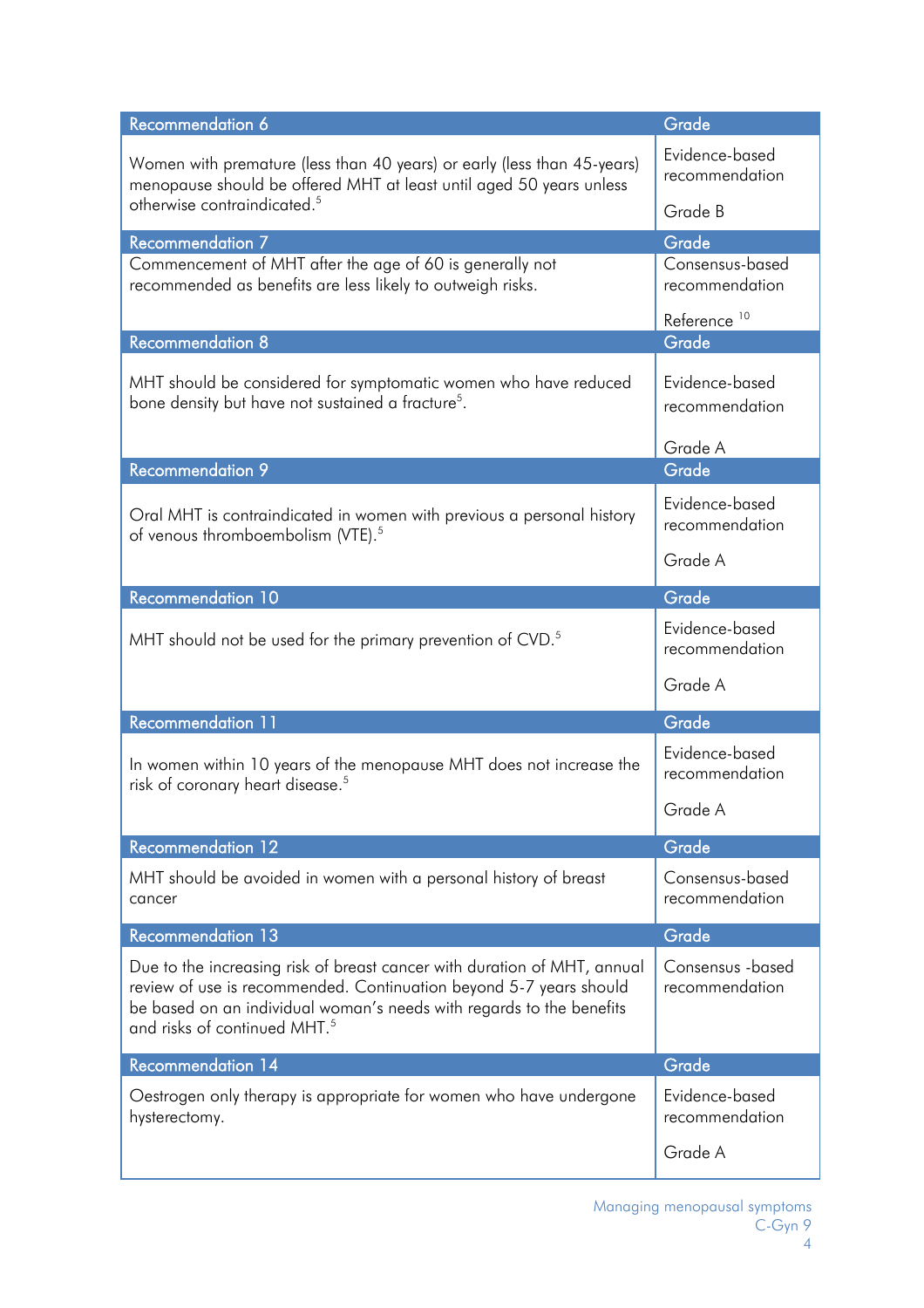| <b>Recommendation 15</b>                                                                                                                     | Grade                             |
|----------------------------------------------------------------------------------------------------------------------------------------------|-----------------------------------|
| Oestrogen plus progestogen should be used in women with an intact<br>uterus                                                                  | Evidence-based<br>recommendation  |
|                                                                                                                                              | Grade A                           |
| <b>Recommendation 16</b>                                                                                                                     | Grade                             |
| The dose and duration of therapy should be consistent with treatment<br>goals. The need for ongoing MHT should be reviewed regularly.        | Consensus-based<br>recommendation |
| <b>Recommendation 17</b>                                                                                                                     | Grade                             |
| For women with vaginal symptoms only, local vaginal oestrogen is the<br>most suitable therapy. <sup>28</sup>                                 | Consensus-based<br>recommendation |
| <b>Recommendation 18</b>                                                                                                                     | Grade                             |
| Short term (1-2 years) use of vaginal oestrogen appears to be safe,<br>though long-term data are lacking. Women using this therapy should be | Evidence-based<br>recommendation  |
| advised to consider intermittent withdrawal to review the need for<br>ongoing therapy                                                        | Grade B                           |
| <b>Recommendation 19</b>                                                                                                                     | Grade                             |
| Use of topical vaginal oestrogen in women with a uterus does not<br>require concomitant progestin use.                                       | Consensus-based<br>recommendation |
| <b>Recommendation 20</b>                                                                                                                     | Grade                             |
| Review use of MHT after 6 months, with regular subsequent reviews to<br>reassess the balance of risks and benefits for the individual.       | Consensus-based<br>recommendation |
| <b>Recommendation 21</b>                                                                                                                     | Grade                             |
| Tibolone should only be used in women > 12 months since menopause<br>as it may cause irregular bleeding in younger women.                    | Consensus-based<br>recommendation |
| <b>Recommendation 22</b>                                                                                                                     | Grade                             |
| Bioidentical hormonal therapies are not recommended as composition is<br>not standardized, and efficacy and safety data is lacking.          | Evidence-based<br>recommendation  |
|                                                                                                                                              | Grade B                           |
| <b>Recommendation 23</b>                                                                                                                     | Grade                             |
| Paroxetine and fluoxetine should not be used in women taking tamoxifen<br>as it may interfere with tamoxifen metabolism. <sup>40</sup>       | Evidence-based<br>recommendation  |
|                                                                                                                                              | Grade A                           |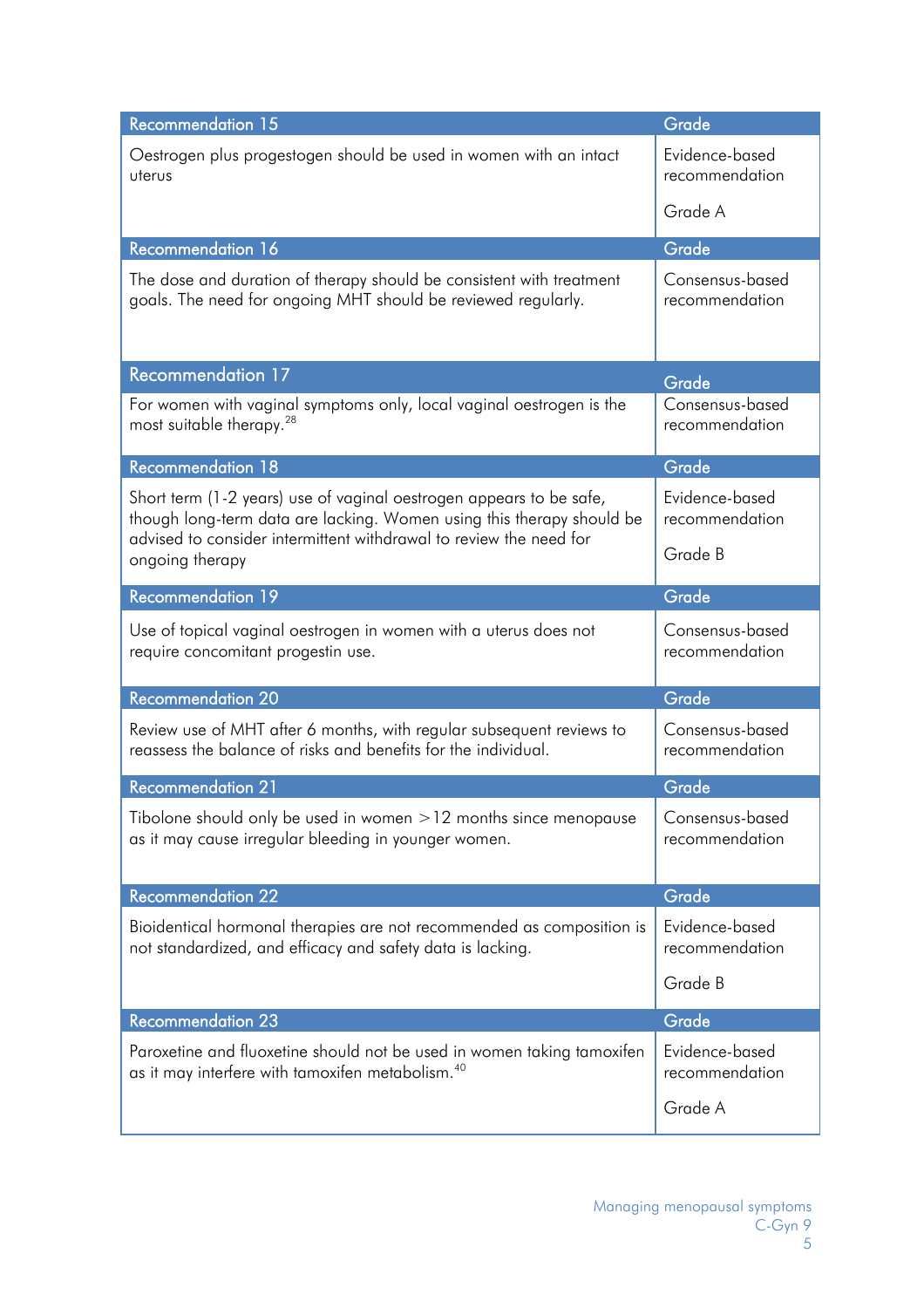### **3. Overview**

### <span id="page-5-0"></span>**3.1 Menopause transition**

RANZCOG fellows, members, diplomates and trainees should be confident discussing menopause with patients, providing information and access to evidence-based treatments.

The menopause is the final menstrual period. The "perimenopause" or "menopause transition" is the time from the onset of menstrual cycle changes until one year after the final menstrual period. A woman is postmenopausal 12-months after her final menstrual period. Timing of menopause can be difficult to determine following hysterectomy, endometrial ablation or in women using hormonal contraception. The early menopause transition is marked by a persistent difference of at least 7 days in length of consecutive cycles. The late menopause transition is marked by periods of amenorrhoea of 60-days or more, frequent anovulation and the onset of perimenopausal symptoms. $^2\,$  The menopause transition commonly starts around 47-years and the average age of natural menopause is 51-years. Previous hysterectomy and smoking are associated with earlier age at menopause.

The diagnosis of menopause is clinical, based on cessation of menstruation for a period of 12 months. For younger women or if the diagnosis is uncertain, elevated gonadotrophins (FSH) and a low oestradiol on 2 occasions can confirm menopause. AMH is not currently recommended to predict or diagnose menopause.

Most women do not require medical treatment for menopausal symptoms. From the age of 45 years (or earlier as appropriate) women should be offered information and advice about normal menopausal changes and symptoms and individualised discussion of management options for troublesome symptoms. This consultation should also be an opportunity for an overall health assessment and education about primary prevention for cardiovascular disease and osteoporosis, for example. Current national breast and

| <b>Recommendations 1</b>                                                                                                                                                                   | Grade                             |
|--------------------------------------------------------------------------------------------------------------------------------------------------------------------------------------------|-----------------------------------|
| Women approaching menopause should be offered information and<br>advice about normal menopausal changes and symptoms and, if required,                                                     | Consensus-based<br>recommendation |
| individualised discussion of management options for troublesome                                                                                                                            |                                   |
| symptoms.                                                                                                                                                                                  |                                   |
| <b>Recommendations 2</b>                                                                                                                                                                   | Grade                             |
| This consultation is an opportunity for a routine health assessment,<br>education and primary prevention general health and wellbeing including<br>cardiovascular, bone and mental health. | Consensus-based<br>recommendation |
| Current national breast and cervical screening guidelines should be<br>followed.                                                                                                           |                                   |
| Bone density should be measured using DXA in those at increased risk of<br>osteoporosis and fracture.                                                                                      |                                   |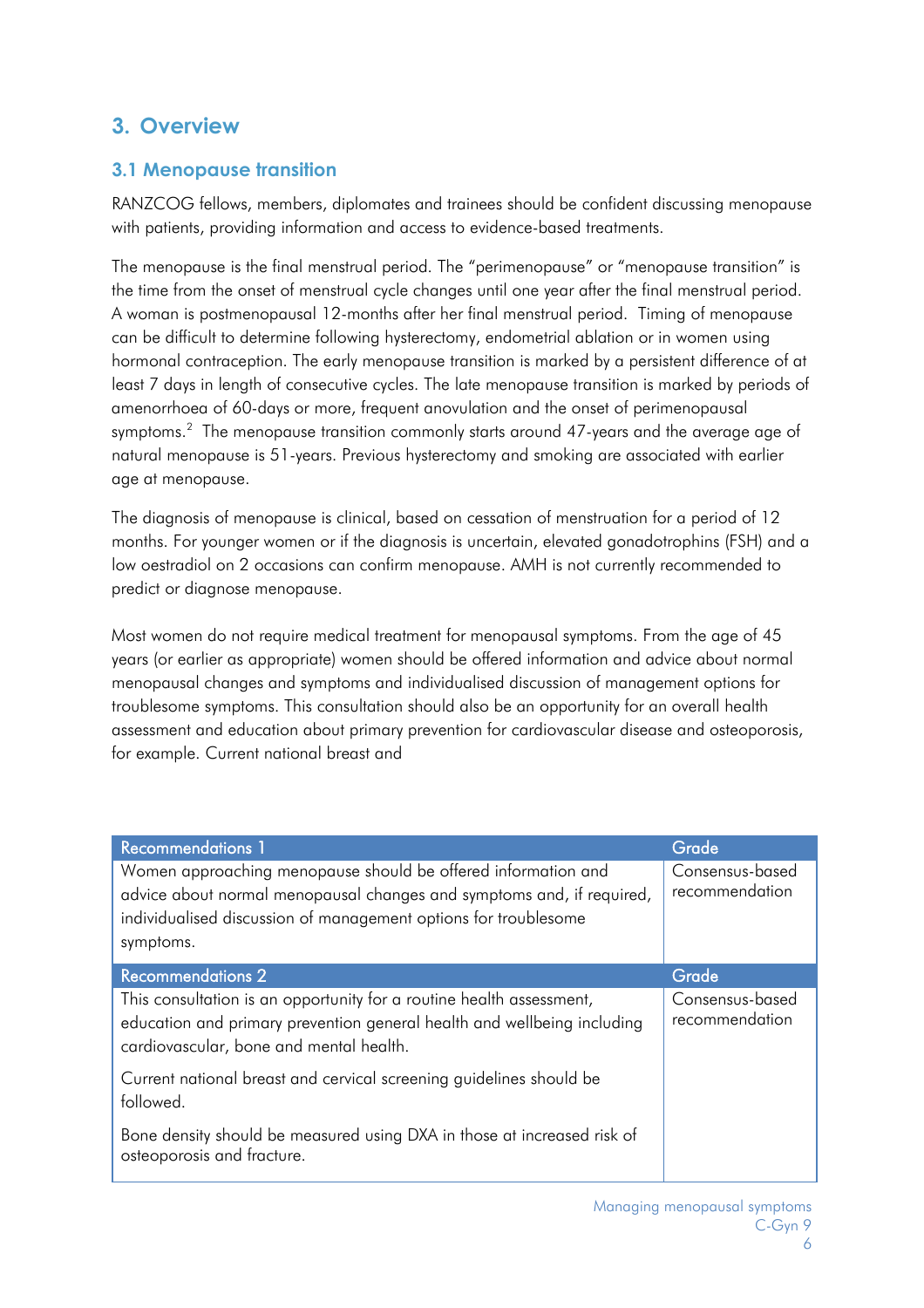| https://www.osteoporosis.org.au/sites/default/files/files/RACGP%20Osteoporosis<br>%20Summary%20Guideline%204428%20Nov%202017.pdf                                   |  |
|--------------------------------------------------------------------------------------------------------------------------------------------------------------------|--|
| Assessment of cardiovascular risk should be guided by age and risk factors<br>https://www.heartfoundation.org.au/health-professional-tools/cvd-risk-<br>calculator |  |
| http://www.sld.cu/galerias/pdf/servicios/hta/ebm cardio new zeland.pdf                                                                                             |  |

cervical screening guidelines should be followed.

Troublesome vasomotor symptoms (VMS) are the most common reason for women to seek advice and treatment during the menopause transition. Symptoms commonly start during the menopause transition with an average duration of 4-5 years. In around 10% of women symptoms may persist for more than a decade.<sup>3,4</sup> Vasomotor symptoms may affect quality of life and mood. Genitourinary symptoms may affect sexual activity or cause discomfort with daily activities. Joint symptoms may be more common in Asian women.<sup>1,5</sup>

The risk of osteoporosis increases after menopause. Fracture risk can be calculated using an online tool such as FRAX [\(http://www.shef.ac.uk/FRAX\).](http://www.shef.ac.uk/frax) Bone density can be measured in those at increased fracture risk using Dual X-ray Absorptiometry (DXA).

Symptoms of anxiety and depression are common in women and may be increased during the menopause transition, particularly in those with chronic sleep disturbance due to vasomotor symptoms. Menopause, due to life changes and aging, may be a time of vulnerability for the development of clinical anxiety and or depressive disorders. Women with a history of affective disorders and those with premature/early or iatrogenic menopause or following a cancer diagnosis may be at greater risk. Consider education, support and/or mental health referral in those at risk or with symptoms of a mood disorder.<sup>6</sup>

| <b>Recommendation 3</b>                                                  | Grade                  |
|--------------------------------------------------------------------------|------------------------|
| Women with a history of affective disorders and those with premature/    | Evidence -based        |
| surgical menopause or following a cancer diagnosis may be at greater     | recommendation         |
| risk of developing anxiety and or depressive disorders during menopause. |                        |
| Consider mental health referral in those with symptoms of mood disorder. | Reference <sup>6</sup> |

### <span id="page-6-0"></span>**3.2 Management of troublesome menopausal symptoms**

Management options for troublesome menopausal symptoms include non-pharmacological, nonhormonal and hormonal treatments. Menopausal hormonal therapy (MHT) is effective for vasomotor symptoms, but for some women it is unsuitable (due to preference or contraindications such as venous thromboembolism and hormone receptor positive cancers) and nonpharmacological or non-hormonal treatments can be considered.<sup>7</sup>

Quality of life issues should be discussed and assessed together with the risks of developing osteoporosis, cardiovascular disease, thromboembolism, and dementia associated with aging often coinciding with the menopause.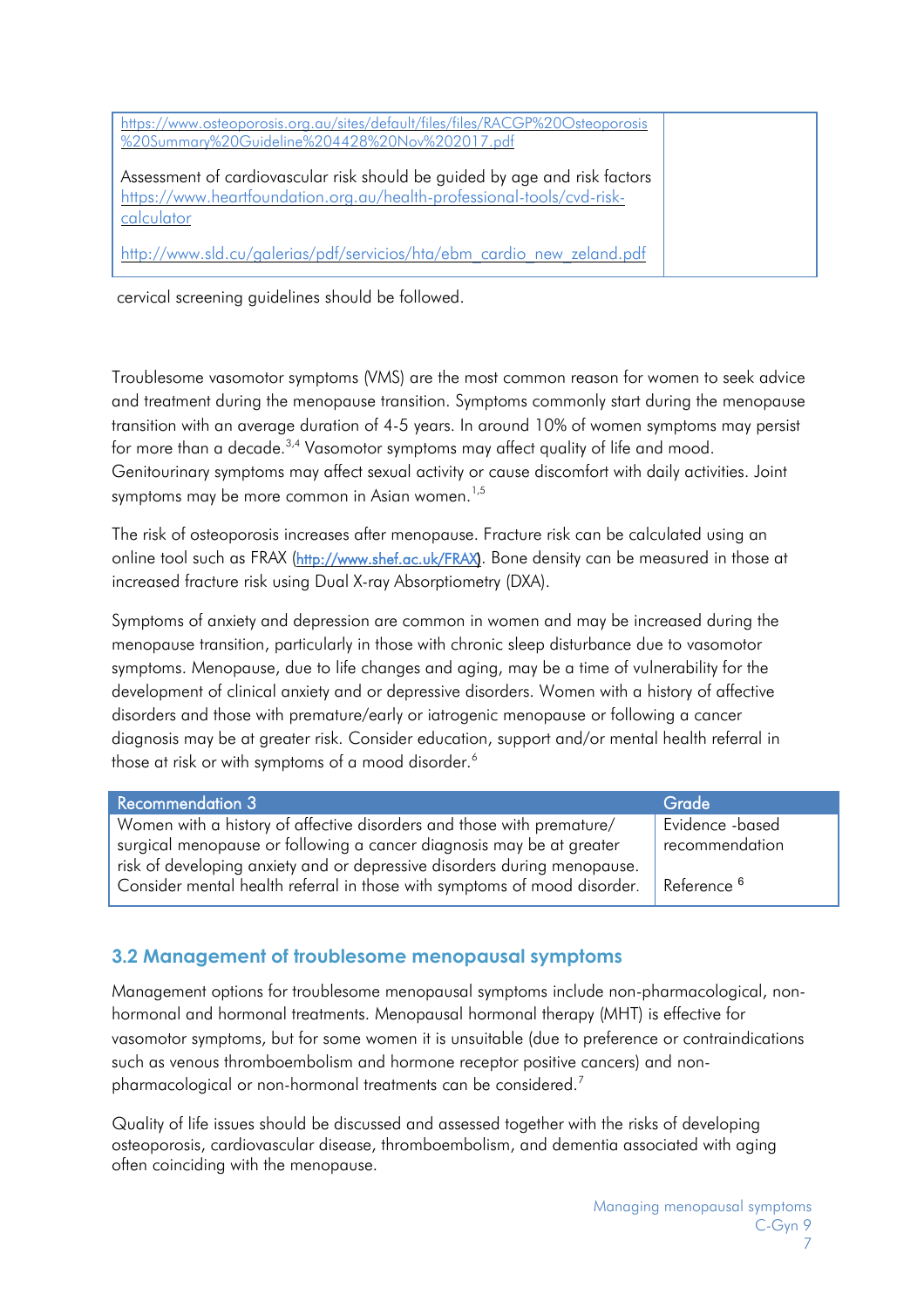Lifestyle factors should be addressed and focused on as part of primary prevention and education including weight bearing exercise, calcium/ vitamin D intake, avoidance of smoking, excessive alcohol and caffeine intake, optimal weight maintenance and reduction of stress.

Sexual counselling should be considered for the woman, either on her own or with her partner.

| <b>Recommendation 4</b>                                                                                                                               | Grade                  |
|-------------------------------------------------------------------------------------------------------------------------------------------------------|------------------------|
| Women seeking relief from menopausal symptoms should also be                                                                                          | Consensus-based        |
| offered advice on lifestyle changes including stress reduction, regular                                                                               | recommendation         |
| exercise, optimal weight management, appropriate diet and avoidance<br>of smoking. Excessive alcohol and caffeine intake should also be<br>addressed. | Reference <sup>5</sup> |

# <span id="page-7-0"></span>**4. Menopausal Hormone Therapy (MHT)**

#### <span id="page-7-1"></span>**4.1 Indications and benefits**

The principal indication for MHT is the relief of troublesome VMS impacting on quality of life. MHT is the most effective treatment for vasomotor symptoms and urogenital atrophy.<sup>5,8</sup>

Other menopausal symptoms which may improve with oestrogen include sexual dysfunction, sleep disturbance, mood swings and joint or muscle pains. However, treatment of low mood and libido is not a primary indication for MHT.

The decision to start and to continue MHT will depend on the nature and severity of menopausal symptoms, their impact on function and the individual health profile of the woman. Dose is generally titrated to symptom relief and side effects, but most clinical guidelines advise starting with low dose therapy. 5

There are no fixed guidelines on duration. Whilst VMS may persist in around 40% of women age 60-65 $4.9$ , the risks of treatment may increase with longer duration of use. Annual follow up is recommended, to review general health status and need for continued MHT.

Starting MHT over the age of 60, or more than 10 years beyond menopause, is generally not recommended although, in the presence of persistent troublesome symptoms, continuation of existing therapy can be considered.

Young women experiencing menopause may have more severe symptoms and sexual dysfunction may be a greater concern. For women with premature ovarian insufficiency (age 40) or early menopause (< age 45) current guidelines recommend using MHT until the normal menopausal age (i.e. approximately 50 years of age).<sup>5</sup> Continued use beyond this time should be based on the same risk-benefit assessments at regular review as for other post-menopausal women.

| Recommendation 5                                                                                                  | Grade                             |
|-------------------------------------------------------------------------------------------------------------------|-----------------------------------|
| The most common indication for the use of MHT is the alleviation of<br>troublesome menopausal vasomotor symptoms. | Consensus-based<br>recommendation |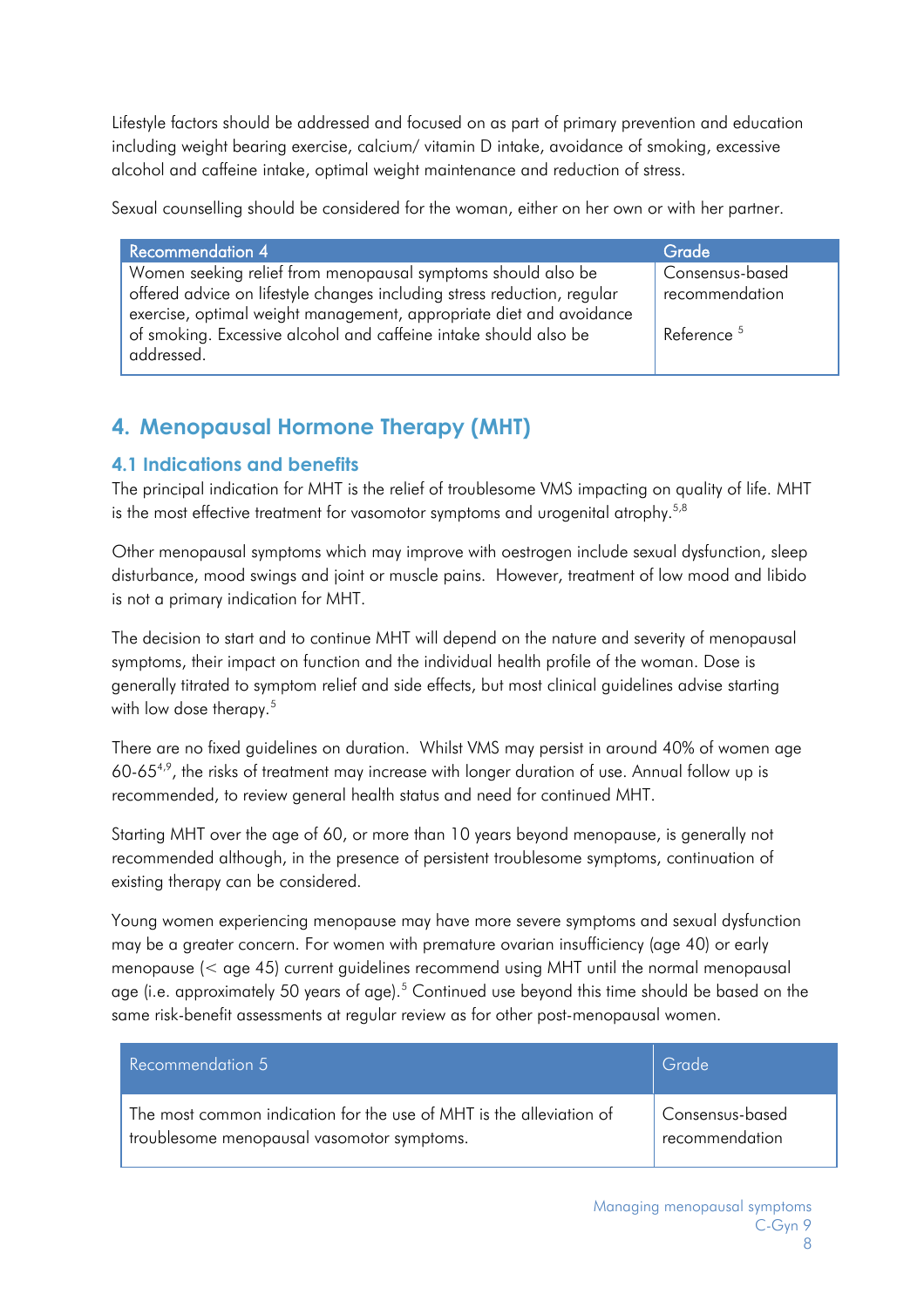| Recommendation 6                                                                                                                                                                          | Grade                                                        |
|-------------------------------------------------------------------------------------------------------------------------------------------------------------------------------------------|--------------------------------------------------------------|
| Women with premature (less than 40 years) or early (less than 45-years)<br>menopause should be offered MHT at least until aged 50 years unless<br>otherwise contraindicated. <sup>5</sup> | Evidence-based<br>recommendation<br>Grade B                  |
| Recommendation 7                                                                                                                                                                          | Grade                                                        |
| Commencement of MHT after the age of 60 is generally not<br>recommended as benefits are less likely to outweigh risks.                                                                    | Consensus-based<br>recommendation<br>Reference <sup>10</sup> |

MHT increases bone density and reduces fracture risk.<sup>5</sup> However, due to the remainder of the riskbenefit profile, prevention of osteoporosis or fracture is not a primary indication for MHT use. It may be used in asymptomatic women for whom other treatments are considered inappropriate. MHT should be considered for women with menopausal symptoms who have reduced bone density but have not sustained a fracture.

| Recommendation 8                                                                                                   | Grade                            |
|--------------------------------------------------------------------------------------------------------------------|----------------------------------|
| MHT should be considered for symptomatic women who have reduced<br>bone density but have not sustained a fracture. | Evidence-based<br>recommendation |
|                                                                                                                    | Grade A                          |

#### <span id="page-8-0"></span>**4.2 MHT Safety**

A wide range of MHT products exist, with several different routes of administration, potentially all with different risks and benefits.<sup>5</sup> The safety of MHT depends on individual risk, dose and duration of MHT use and whether a progestogen is included. MHT appears generally safe if used within 10 years of natural menopause, although this may increase breast cancer risk.<sup>11</sup> Breast cancer risk appears greater with combined MHT compared to oestrogen alone, and greater exposure to progestogen (continuous vs intermittent) may lead to greater breast cancer risk. Whilst progestogens are likely to vary in their risk for breast cancer, there is no strong evidence that micronized ("natural") progesterone is safer for the breast than other progestogens.<sup>11</sup>

Large randomized controlled trials of MHT in older postmenopausal women (average age 63) indicate that around 7 years of either combined or oestrogen-alone MHT does not increase allcause, cancer specific or cardiovascular mortality up to 18 years later.<sup>12</sup> The long-term health consequences of MHT in younger postmenopausal women taking MHT are less well defined. Whilst some studies have suggested that MHT around the age of natural menopause may confer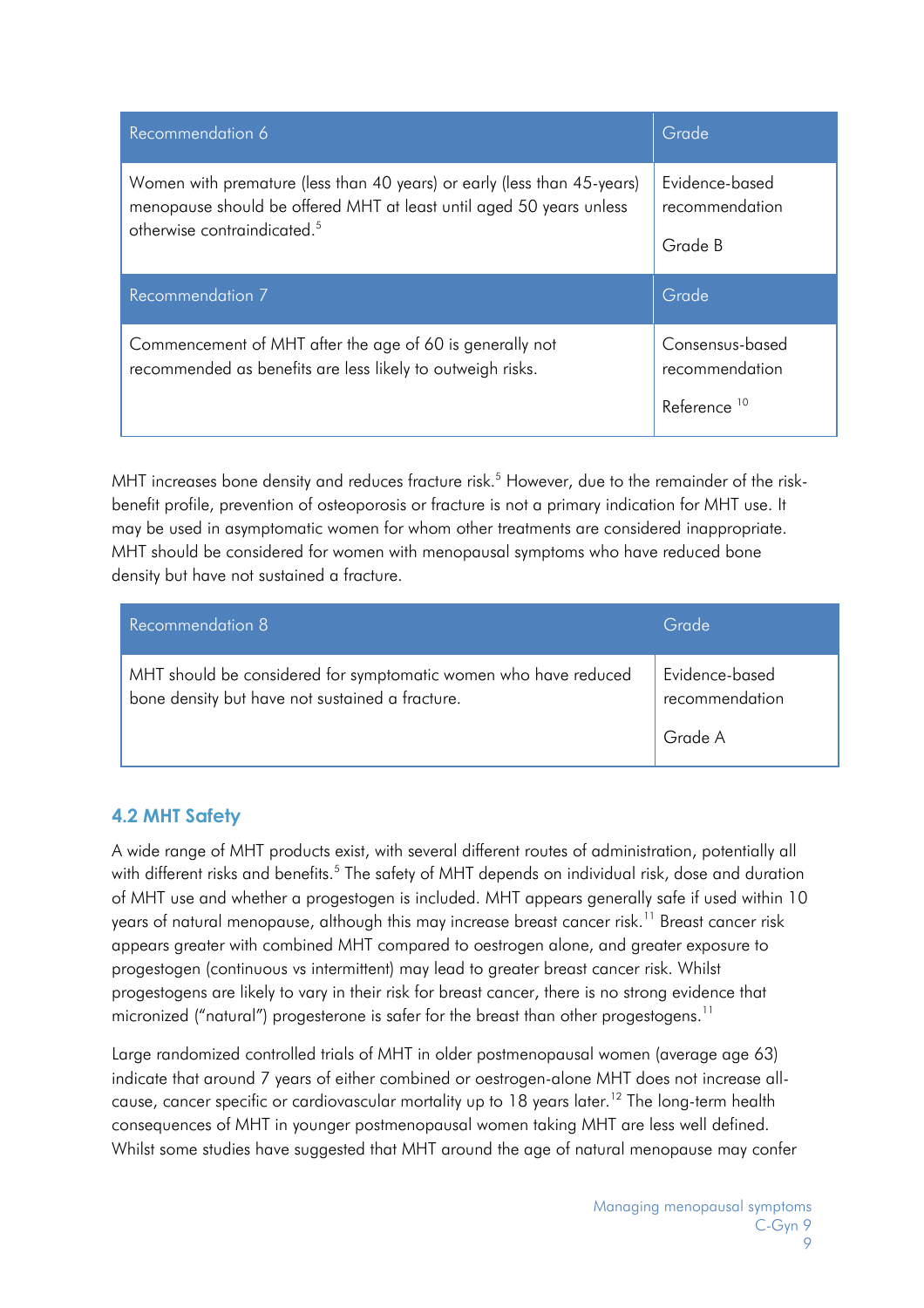some cardiovascular benefits this has not been confirmed in large RCT and the indication for MHT remains as the treatment of troublesome symptoms. 13

#### **4.2.1 MHT and thromboembolic disease**

Combined oral oestrogen plus progestin increases risk of VTE approximately 2 fold. <sup>14</sup> Oral oestrogen also increases VTE risk.<sup>14,15</sup> Risk increases with age and the presence of other risk factors including the hormone dose, obesity, smoking, immobility, thrombophilia and previous VTE. Women with prior VTE have been shown to have about 10% incidence of recurrent VTE with MHT, occurring within the first year of treatment.<sup>16</sup> In the absence of a personal or family history, screening for thrombophilias is not indicated before starting MHT.<sup>5</sup>

Compared with oral MHT, transdermal MHT does not appear to increase VTE risk in women at low risk for this condition.<sup>15</sup> A retrospective cohort study of post-menopausal women with first VTE event noted no increase in recurrence rates among women exposed to transdermal MHT but higher recurrence in the small group of women taking oral MHT.<sup>17</sup>

| Recommendation 9                                                                                              | Grade                            |
|---------------------------------------------------------------------------------------------------------------|----------------------------------|
| Oral MHT is contraindicated in women with a personal history of venous<br>thromboembolism (VTE). <sup>5</sup> | Evidence-based<br>recommendation |
|                                                                                                               | Grade A                          |

#### **4.2.2 MHT and stroke risk**

An increased risk of stroke has been reported amongst women over the age of 60 or >10 years from the menopause using either oral oestrogen or combined therapy. The increased risk is confined to ischaemic stroke and is probably related to thromboembolic risk. A large observational study found that whilst oral oestrogen and high doses of transdermal therapy increased stroke risk, no increase was seen when transdermal doses of 50ug or less were used.<sup>18</sup>

#### **4.2.3 MHT and cardiovascular disease**

The relationship between MHT and cardiovascular disease is complicated by age and time since the menopause. In the follow up of The Women's Health Initiative RCT<sup>14</sup> Coronary Heart Disease was not significantly different during the intervention or post intervention phase for either estrogen only or combined therapy, compared with placebo. When stratified for women aged 50-59 in cumulative follow up, the risk was significantly reduced for users of estrogen only therapy (HR 0.65, 95%CI 0.44-0.96) and not increased for users of combined MHT. A recent systematic review<sup>13</sup> concluded that, overall, MHT conferred no protective effect on all-cause mortality, cardiovascular death, non-fatal infarction, angina or revascularisation but did increase risk of stroke and VTE. However, in women who started MHT less than 10 years after the menopause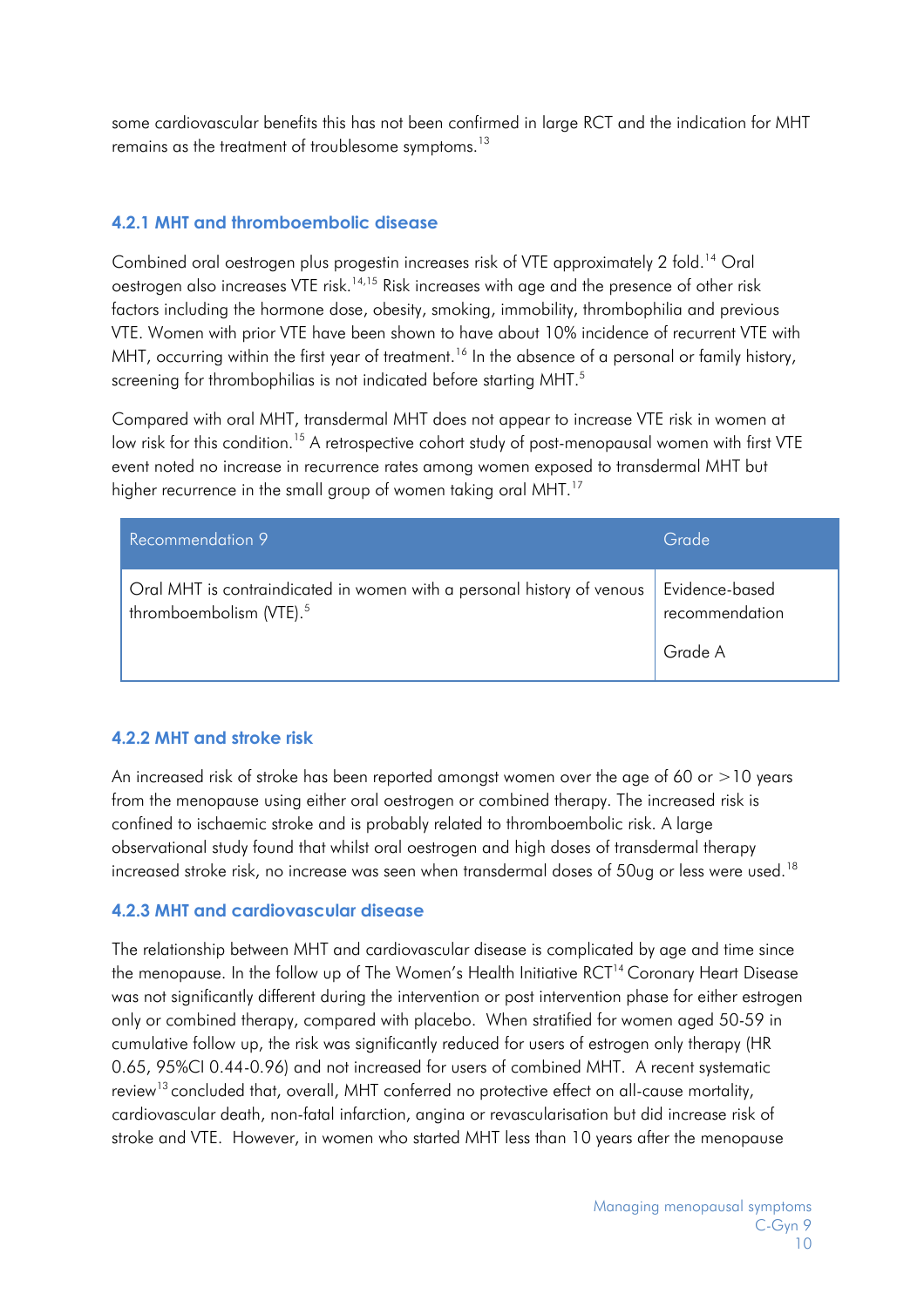there was lower mortality (RR0.70, 95%CI 0.52-0.95) and a lower incidence of coronary heart disease. There was no evidence of increased risk of stroke in this group. These findings are supportive of the 'window of opportunity' hypothesis that initiation of MHT in women within 10 years of their last period is associated with maximum benefit and minimal risk.

| Recommendation 10                                                                                                   | Grade                                       |
|---------------------------------------------------------------------------------------------------------------------|---------------------------------------------|
| MHT should not be used for the primary prevention of CVD. <sup>5</sup>                                              | Evidence-based<br>recommendation<br>Grade A |
| Recommendation 11                                                                                                   | Grade                                       |
| In women within 10 years of the menopause MHT does not increase the<br>risk of coronary heart disease. <sup>5</sup> | Evidence-based<br>recommendation<br>Grade A |

#### **4.2.4 MHT and breast cancer risk**

MHT increases breast density and combined oestrogen-progestogen increases the risk of breast cancer. <sup>20</sup> The use of daily progesterone appears to increase risk above cyclic progesterone use and risk increases with duration of use.<sup>11</sup> Whether 5 years of combined MHT use is safe for the breast is uncertain, and breast cancer risk may persist after discontinuation of MHT.  $^{11,19}$ 

It is uncertain whether oestrogen alone increases breast cancer risk. Large RCT's suggest no increase in risk but observational studies indicate that oestrogen alone may increase breast cancer risk but to a lesser extent than combined MHT. 11,20

The additional risk attributable to MHT is similar to the risks associated with sedentary lifestyle, obesity and alcohol consumption.<sup>10</sup>

MHT should be avoided after breast cancer.<sup>10</sup> For women at high inherited risk of breast cancer who do not have a personal history of breast cancer, MHT may be safe but data are limited.

| Recommendation 12                                                | Grade           |
|------------------------------------------------------------------|-----------------|
| MHT should be avoided in women with a personal history of breast | Consensus-based |
| cancer                                                           | recommendation  |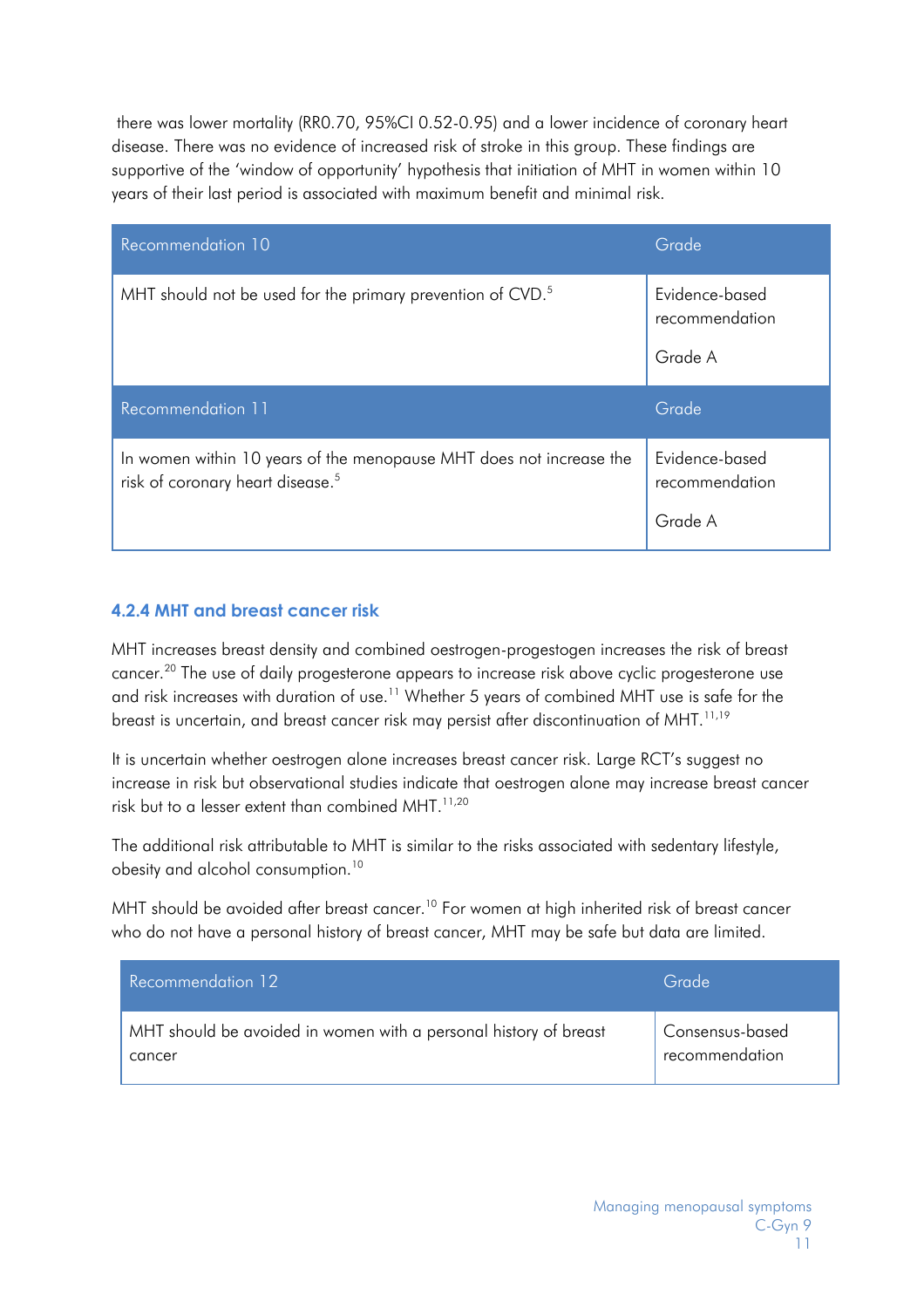| Recommendation 13                                                                                                                                                                                                                                                  | Grade                               |
|--------------------------------------------------------------------------------------------------------------------------------------------------------------------------------------------------------------------------------------------------------------------|-------------------------------------|
| Due to the increasing risk of breast cancer with duration of MHT, annual<br>review of use is recommended. Continuation beyond 5-7 years should<br>be based on an individual woman's needs with regards to the benefits<br>and risks of continued MHT. <sup>5</sup> | Consensus - based<br>recommendation |

#### **4.2.5 MHT and endometrial cancer risk**

In women who have an intact uterus, unopposed oestrogen increases the risk of endometrial hyperplasia and cancer. Combined continuous MHT reduces the risk of endometrial cancer compared to untreated women. <sup>14</sup> Sequential MHT confers a slight increase risk of endometrial cancer.<sup>21</sup>

#### **4.2.6 MHT and ovarian cancer risk**

A large meta-analysis of observational studies has reported an increased risk of ovarian cancer for users of MHT.<sup>22</sup> The increased risk was confined to serous and endometrioid subtypes whilst there was a reduction in risk of clear cell and mucinous subtypes. The absolute increase in risk was 2.4 per 10,000 women per year. The clinical significance of this is uncertain.<sup>23</sup> The only large randomised trial<sup>24</sup> examining MHT and ovarian cancer risk found no increase after 5 years of therapy, though was insufficiently powered for this rare outcome for the results to be definitive.

#### **4.2.7 MHT and gallbladder disease**

Large RCT's have shown an increased risk of cholecystitis with oral MHT use amounting to around 12 extra cases per 1000 women per 5 years.<sup>25,26</sup>

#### **4.2.8 Other considerations prior to commencing MHT**

MHT should not be commenced in women with undiagnosed vaginal bleeding.

Combined MHT may be associated with unscheduled bleeding during the first six months of therapy. Persistent, or new onset, bleeding beyond that time requires investigation.

In women with abnormal liver function tests transdermal therapy should be preferred.

Migraine is not a contraindication to MHT use however low dose transdermal therapy may be preferable.

#### <span id="page-11-0"></span>**4.3 Prescribing MHT**

Simple clinical guidance, designed to be used in conjunction with more detailed guidelines may be obtained from The Global Consensus Statement on MHT use.<sup>10</sup>

The Practitioner's tool kit,<sup>27</sup> endorsed by RANZCOG, provides simple, algorithm-based steps for MHT use.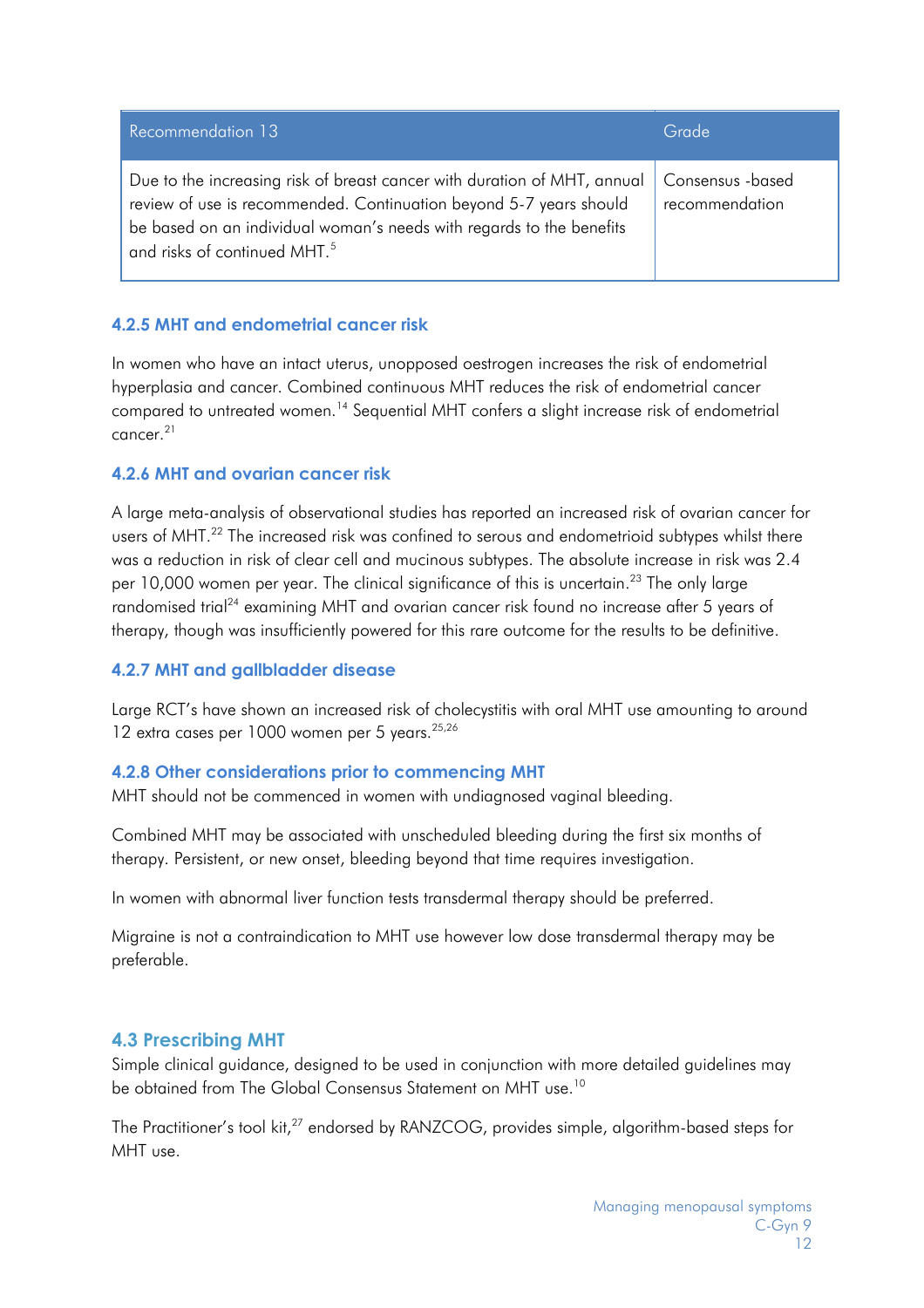Common side effects of MHT include nausea, headache and breast tenderness. Initiating therapy with low doses should minimise these side effects whilst transdermal therapy is also less likely to induce nausea.

#### **4.3.1 Perimenopause**

The combined oral contraceptive pill provides contraception, cycle control, relief from VMS and other symptoms. It will also prevent bone loss. Each woman's risks must be assessed, including smoking status, blood pressure, lipid profile and VTE risk. Eliminating placebo tablets can prevent VMS developing in the pill free week.

The levonorgestrel releasing intrauterine system (LNG-IUS) provides contraception and reduces uterine bleeding. LNG-IUS can provide endometrial protection from systemic oestrogen.

Cyclical (sequential) MHT may be initiated during the peri-menopause for alleviation of VMS however it is not contraceptive and will not regulate menstrual cycles.

#### **4.3.2 Postmenopause**

For post-menopausal women treatment goals are alleviation of troublesome menopausal symptoms and improvement in quality of life. For women with an intact uterus MHT may be prescribed as oestrogen plus a progestogen for 14 days per month (cyclical therapy) or every day (continuous combined therapy). Cyclical therapy results in scheduled progestogen withdrawal bleeds. Continuous combined therapy results in amenorrhoea in 90% of women after 12 months although spotting and breakthrough is common in the first 3-4 months of therapy.

#### **Systemic oestrogen**

Oral oestrogen is available as oral conjugated oestrogens, micronised 17B oestradiol, oestradiol valerate or oestrone sulphate. Transdermal oestradiol patches, gel or implants may also be used for systemic MHT.

#### **Topical vaginal oestrogen**

Local vaginal therapy is preferred for women with isolated GU symptoms of menopause. Treatment is available in the form of pessary, tablet, cream and ring, with no significant differences between these formulations noted for effectiveness or development of endometrial hyperplasia.<sup>28</sup> Data on safety is primarily based on short-term trials, however for use over 1-2 years, there has been no evidence of an associated increase in risk of endometrial hyperplasia or cancer, DVT, breast cancer or cardiovascular disease.<sup>29,30,31</sup> Use of topical vaginal oestrogen therapy does not require additional use of a progestin in women with a uterus.

#### **Progestogens**

Progestogen therapy is required for systemic MHT in all women with an intact uterus and may be cyclical or continuous. Progestogens include micronized progesterone and synthetic progestins. It is uncertain whether micronised progesterone is safer than synthetic progestogen.<sup>32</sup> Progestogens are usually taken orally in a fixed dose combination with oestrogen or separately. Fixed dose combined transdermal patches are also available and the LNG-IUS may also be used for endometrial protection.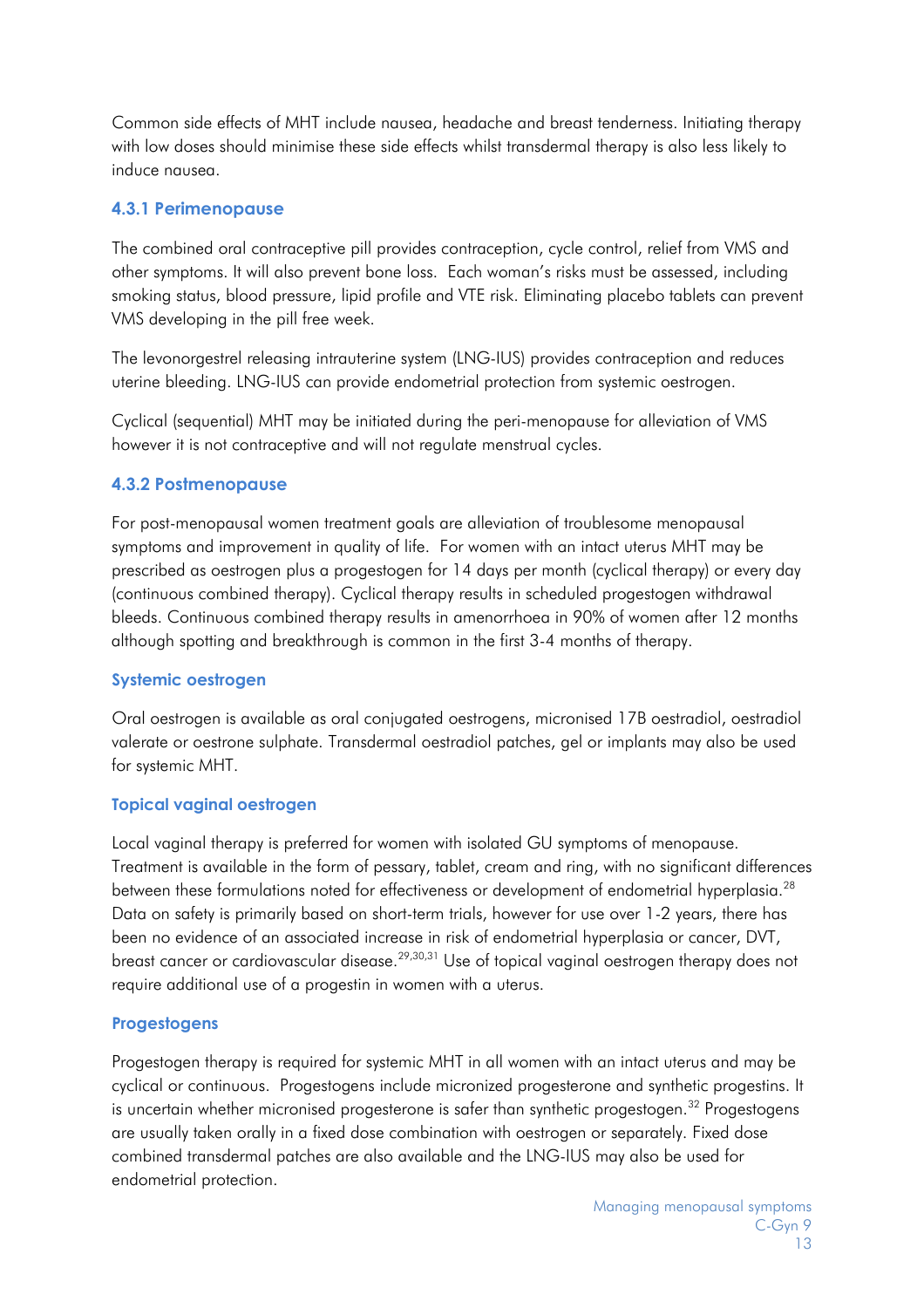| Recommendation 14                                                                                                                            | Grade                             |
|----------------------------------------------------------------------------------------------------------------------------------------------|-----------------------------------|
| Oestrogen only therapy is appropriate for women who have undergone<br>hysterectomy.                                                          | Evidence-based<br>recommendation  |
|                                                                                                                                              | Grade A                           |
| Recommendation 15                                                                                                                            | Grade                             |
| Oestrogen plus progestogen should be used in women with an intact<br>uterus                                                                  | Evidence-based<br>recommendation  |
|                                                                                                                                              | Grade A                           |
| Recommendation 16                                                                                                                            | Grade                             |
| The dose and duration of therapy should be consistent with treatment<br>goals. The need for ongoing MHT should be reviewed regularly.        | Consensus-based<br>recommendation |
| Recommendation 17                                                                                                                            | Grade                             |
| For women with vaginal symptoms only, local vaginal oestrogen is the<br>most suitable therapy. <sup>28</sup>                                 | Consensus-based<br>recommendation |
| Recommendation 18                                                                                                                            | Grade                             |
| Short term (1-2 years) use of vaginal oestrogen appears to be safe,<br>though long-term data are lacking. Women using this therapy should be | Evidence-based<br>recommendation  |
| advised to consider intermittent withdrawal to review the need for<br>ongoing therapy.                                                       | Grade B                           |
| Recommendation 19                                                                                                                            | Grade                             |
| Use of topical vaginal oestrogen in women with a uterus does not<br>require concomitant progestin use.                                       | Consensus-based<br>recommendation |

### **4.3.3 Continuing or ceasing MHT**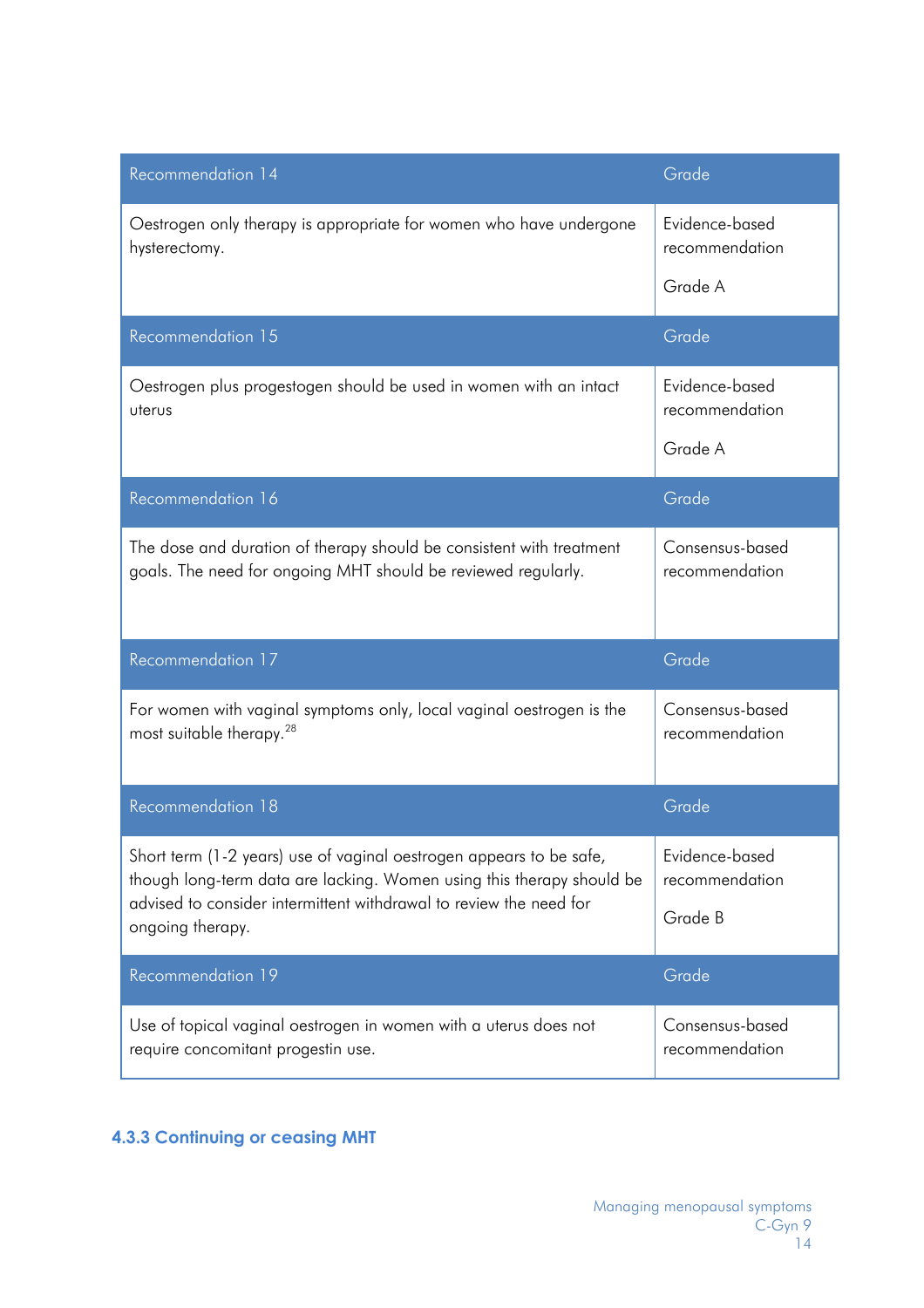All women using MHT should be reviewed after 6 months therapy. This should include a general health check, a breast check and a mammogram every two years. Bone densitometry should be performed where indicated<sup>27</sup> and any unexpected vaginal bleeding after 6 months therapy requires appropriate investigation.

The risks of MHT may be related to duration of MHT use - for example, the risk of venous thromboembolism is greatest in the first year of use, but the risk of breast cancer increases with duration of use.

The need for ongoing MHT should be reviewed regularly. Base the decision on whether to advise continuation of MHT on symptoms and ongoing risks and benefits. There is no set minimum or maximum duration of therapy, though most guidelines recommend use for up to four to five years. Cessation of MHT may lead to resurgent symptoms in around 50% of women, with no clear evidence on the optimum method of discontinuing HRT.

| Recommendation 20                                                    | Grade           |
|----------------------------------------------------------------------|-----------------|
| Review use of MHT after 6 months, with regular subsequent reviews to | Consensus-based |
| reassess the balance of risks and benefits for the individual.       | recommendation  |

#### <span id="page-14-0"></span>**4.4 Other hormones**

#### **4.4.1 Testosterone therapy**

Testosterone therapy may be beneficial for postmenopausal women with hypoactive sexual desire disorders. This diagnosis requires a full assessment. Testosterone should not be routinely added to MHT in the treatment of menopausal symptoms.<sup>33</sup>

#### **4.4.2 Tibolone**

Tibolone, a synthetic steroid with oestrogenic, progestogenic and weak androgenic effects, is effective for vasomotor and urogenital symptoms in post-menopausal women.<sup>10,34</sup> It is not recommended in peri-menopausal women due to the potential for irregular bleeding. The relative efficacy of Tibolone compared to MHT is not well established.<sup>10</sup> In randomised trials, Tibolone has been shown to alleviate VMS, improve bone density and reduce fracture risk,<sup>35</sup> to have a modest effect on some domains of female sexual function $34$  and to stimulate breasts less than combined MHT. Tibolone does not increase the risk of endometrial hyperplasia or cancer, $35$  and is also associated with less bleeding in the first 3 months of treatment.<sup>36</sup> Tibolone increases the risk of breast cancer recurrence and increases risk of stroke in women  $>65$  years.<sup>34,35</sup>

Recommendation 21 Grade Recommendation 21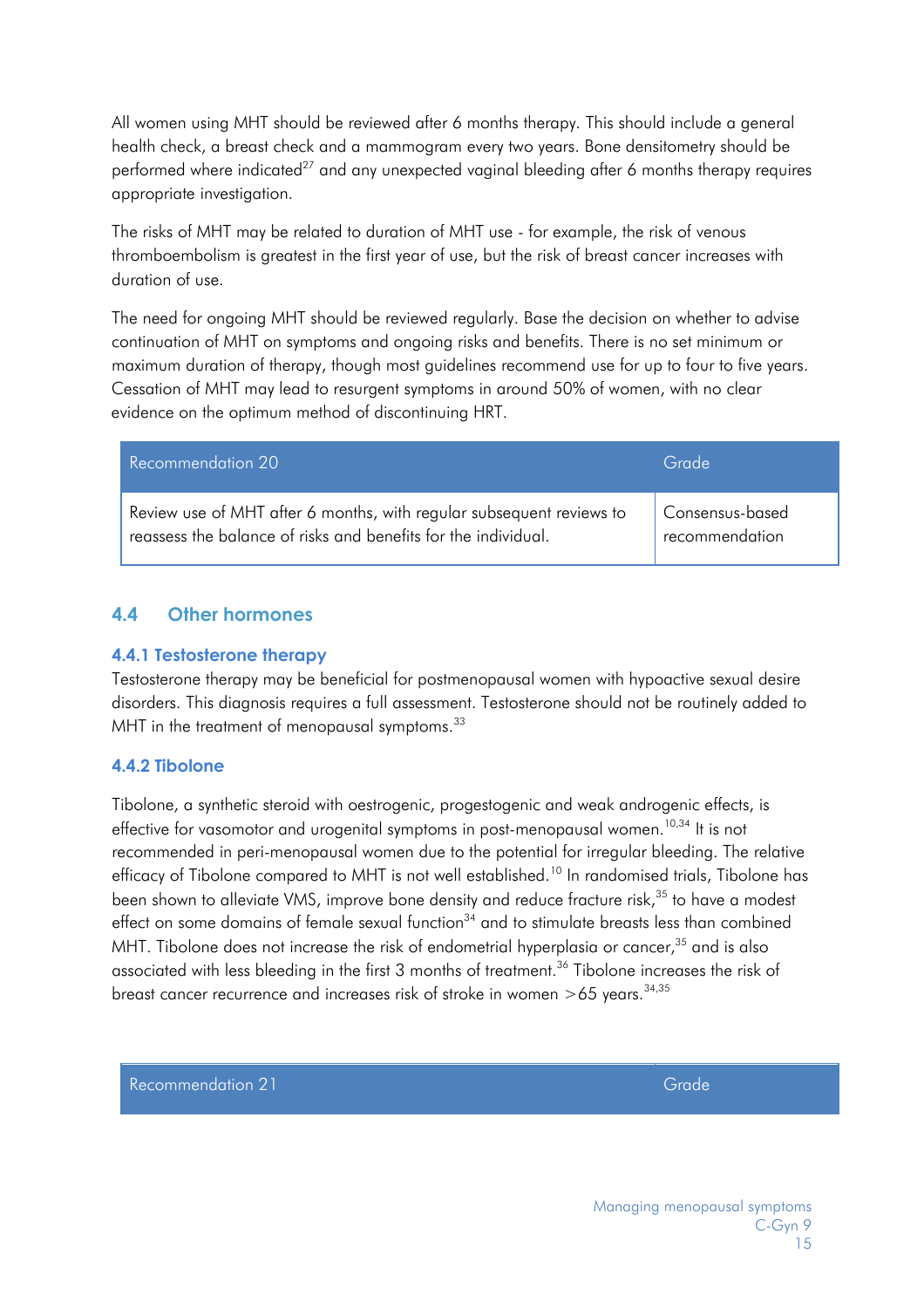| Tibolone should only be used in women $>12$ months since menopause $\vert$ Consensus-based |                |
|--------------------------------------------------------------------------------------------|----------------|
| as it may cause irregular bleeding in younger women.                                       | recommendation |

#### **4.4.3 Bioidentical hormones**

The safety and efficacy of compounded bioidentical hormonal therapies is not established, and the composition of treatments is not standardised. $^{37}$  These drugs are generally not regulated by the Therapeutic Goods, Drug or equivalent administrations so manufacturing quality and dosage cannot be ensured. Use cannot be recommended. There is insufficient evidence to recommend the use of compounded progesterone creams.

| Recommendation 22                                                                                                                   | Grade                            |
|-------------------------------------------------------------------------------------------------------------------------------------|----------------------------------|
| Bioidentical hormonal therapies are not recommended as composition is<br>not standardised, and efficacy and safety data is lacking. | Evidence-based<br>recommendation |
|                                                                                                                                     | Grade B                          |

### <span id="page-15-0"></span>**5. Nonhormonal therapies**

Several non-pharmacological and non-hormonal treatments are effective for VMS. There are few effective non-hormonal treatments for GU symptoms.

#### <span id="page-15-1"></span>**5.1 Non-hormonal therapies for VMS**

Non-pharmacological treatments include hypnosis and cognitive behavior therapy.<sup>38</sup> Both have been shown to reduce troublesome VMS.<sup>7</sup> Yoga, exercise, diet, supplements or other lifestyle changes including weight loss have not been shown to reduce VMS.<sup>39</sup> However, these may confer other health benefits.

Over the counter complementary/ alternative medications, such as black cohosh and phytoestrogens, have not consistently been shown to be effective for VMS.<sup>7</sup>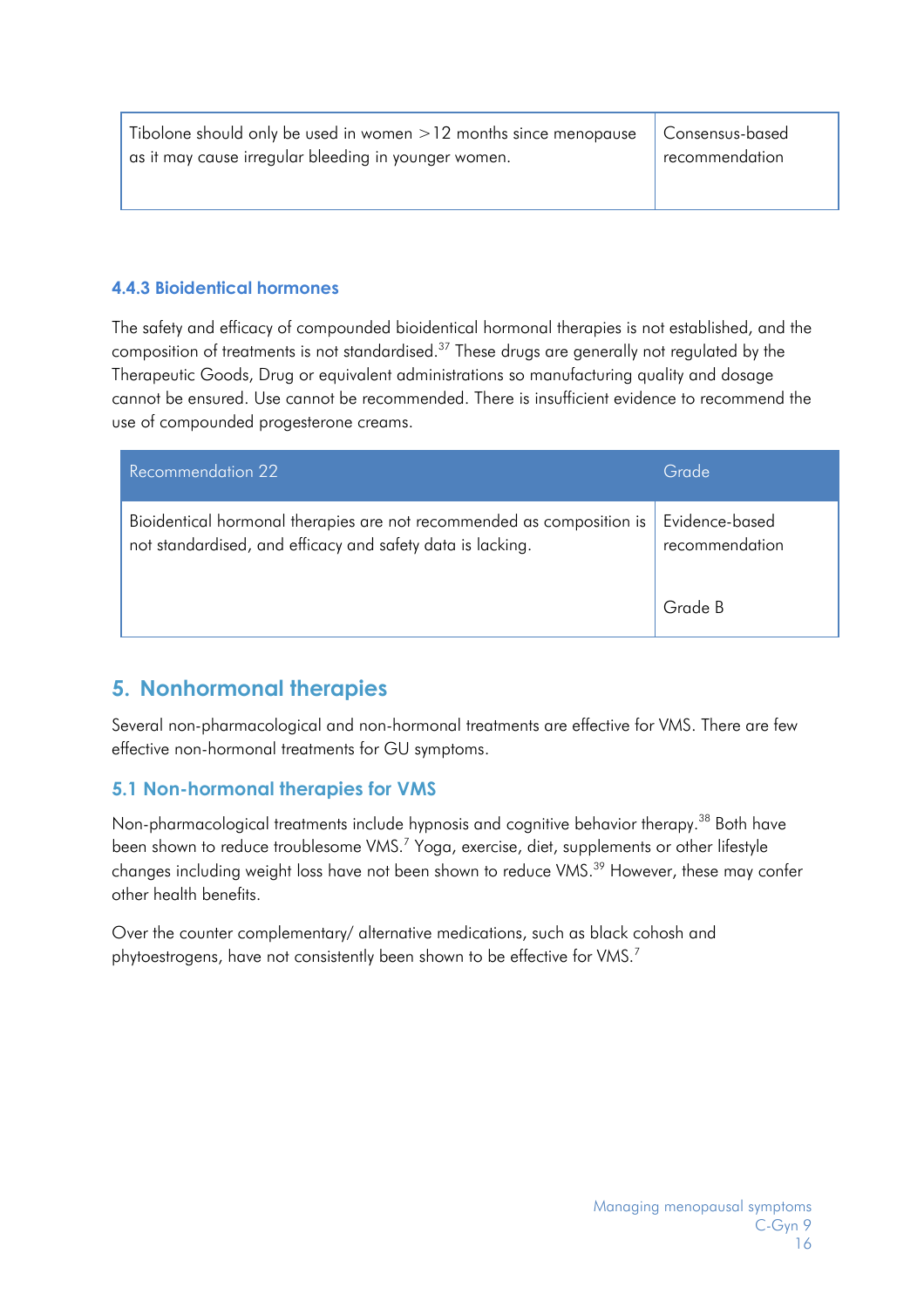Non-hormonal pharmacological medications shown to be superior to placebo in some randomised controlled trials include SSRIs (paroxetine, citalopram and escitalopram), SNRIs (venlafaxine, desvenlafaxine) and centrally acting medications including gabapentin, pregabalin and clonidine.<sup>5,39</sup> Most trials are short term only and longer-term data is lacking. Paroxetine and fluoxetine may interfere with tamoxifen metabolism.40

| Recommendation 23                                                                                                                      | Grade                            |
|----------------------------------------------------------------------------------------------------------------------------------------|----------------------------------|
| Paroxetine and fluoxetine should not be used in women taking tamoxifen<br>as it may interfere with tamoxifen metabolism. <sup>40</sup> | Evidence-based<br>recommendation |
|                                                                                                                                        | Grade A                          |

### <span id="page-16-0"></span>**5.2 Non-hormonal therapies for vaginal dryness**

#### **5.2.1 Lubricants and moisturisers**

There is little evidence to support the effectiveness of vaginal moisturisers and lubricants. $^{\rm 41}$ 

A randomised controlled trial of water- and silicone- based lubricants found that the siliconebased lubricant was more effective at reducing pain during sexual activity in patients with breast cancer.42 A pilot study of olive oil (as a lubricant), vaginal moisturiser and pelvic floor muscle relaxation significantly improved dyspareunia, sexual function and quality of life after breast cancer.43

#### **5.2.2 Vaginal lidocaine**

Topical vulvar lidocaine (4%) applied for 3 minutes prior to penetration reduces pain during intercourse after breast cancer.<sup>44</sup>

#### **5.2.3 Vaginal Laser**

There are many publications about the use of fractionated  $CO<sub>2</sub>$  laser for treatment of menopausal vulvo-vaginal symptoms. Early case series have suggested that the treatment may improve vaginal dryness and dyspareunia, with more recent studies evaluating its effect on urinary symptoms. 45 Most studies remain limited by design and small subject populations. The few RCT's comparing laser with MHT<sup>46,47,48</sup> generally show no significant difference in outcomes between these therapies. Long-term outcome data is still lacking, and some studies have had contradictory results with some data suggesting increased pain with intercourse $^{48}$ , although a recent review $^{49}$  suggested a very low risk of serious complications, such as vaginal burns. As a result, use of vaginal laser therapy outside of clinical trials is not currently recommended. However, in the future there may prove to be a role for it in women who cannot, or do not wish to, use MHT, or for whom MHT does not result in satisfactory response.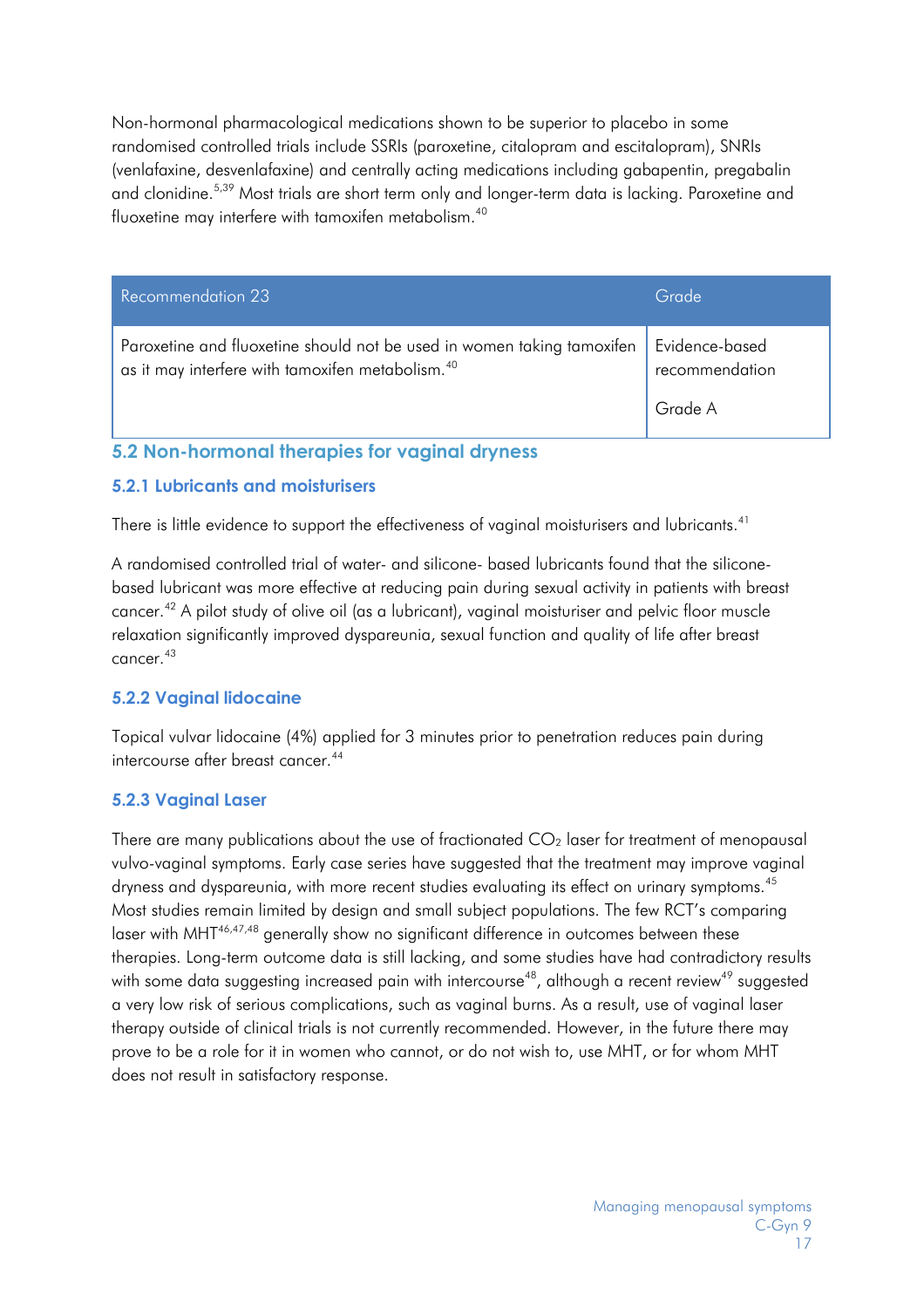# <span id="page-17-0"></span>**6. Management of menopausal symptoms after cancer**

Management of menopausal symptoms after cancer should include information about induced menopause and possible symptoms as well as available treatments. Management then requires a holistic and multidisciplinary approach with individualised care. 50

Systemic MHT provides symptom control and may be used after most cancers but should be avoided after breast cancer and after some other oestrogen-dependent cancers (see table).

Vaginal oestrogen is effective for vaginal dryness. Safety after breast cancer is uncertain but a recent review <sup>51</sup> of topical oestrogen use for 1-2 years in breast cancer survivors found no associated changes in breast density or bi rads breast cancer risk score. Lubricants may also help with pain with sexual activity.

Women who have had cancer may need additional support, education and counselling about menopausal symptoms. Counselling should include discussion of the uncertain risks and benefits of MHT after cancer depending on the cancer type.

When any therapy is considered, the woman's other treating doctors should be involved in the decision-making along with the woman to provide individualised multidisciplinary care. A woman may wish to have her partner and/or other support people involved in any education, counselling and decision making.

Annual review including mammography is recommended for women on MHT.

| <b>Cancer Type</b>                                            | MHT use                             | Comments                                                                                                                                         |
|---------------------------------------------------------------|-------------------------------------|--------------------------------------------------------------------------------------------------------------------------------------------------|
| Cervical SCC or<br>adenocarcinoma                             | Acceptable <sup>52</sup>            | Not considered hormonally responsive. No<br>correlation between ER or PR status and survival. <sup>53,54</sup>                                   |
| Endometrial Ca -<br>Stage   & II                              | May be<br>considered <sup>55</sup>  | Limited data available suggests no additional harm                                                                                               |
| Endometrial Ca -<br>Stage III & IV                            | Not<br>recommended <sup>52,55</sup> | No data to inform use.                                                                                                                           |
| Uterine Sarcoma                                               | Not<br>recommended <sup>52,55</sup> | Some are ER and PR positive, and respond to anti-E<br>therapy. No data to demonstrate safety of MHT use<br>in women with ER/PR negative tumours. |
| Ovarian Ca - high<br>grade serous,<br>clear cell,<br>mucinous | Acceptable <sup>52</sup>            | Limited data suggests no harm with E therapy.                                                                                                    |

Table 1: Gynaecological cancers and MHT recommendation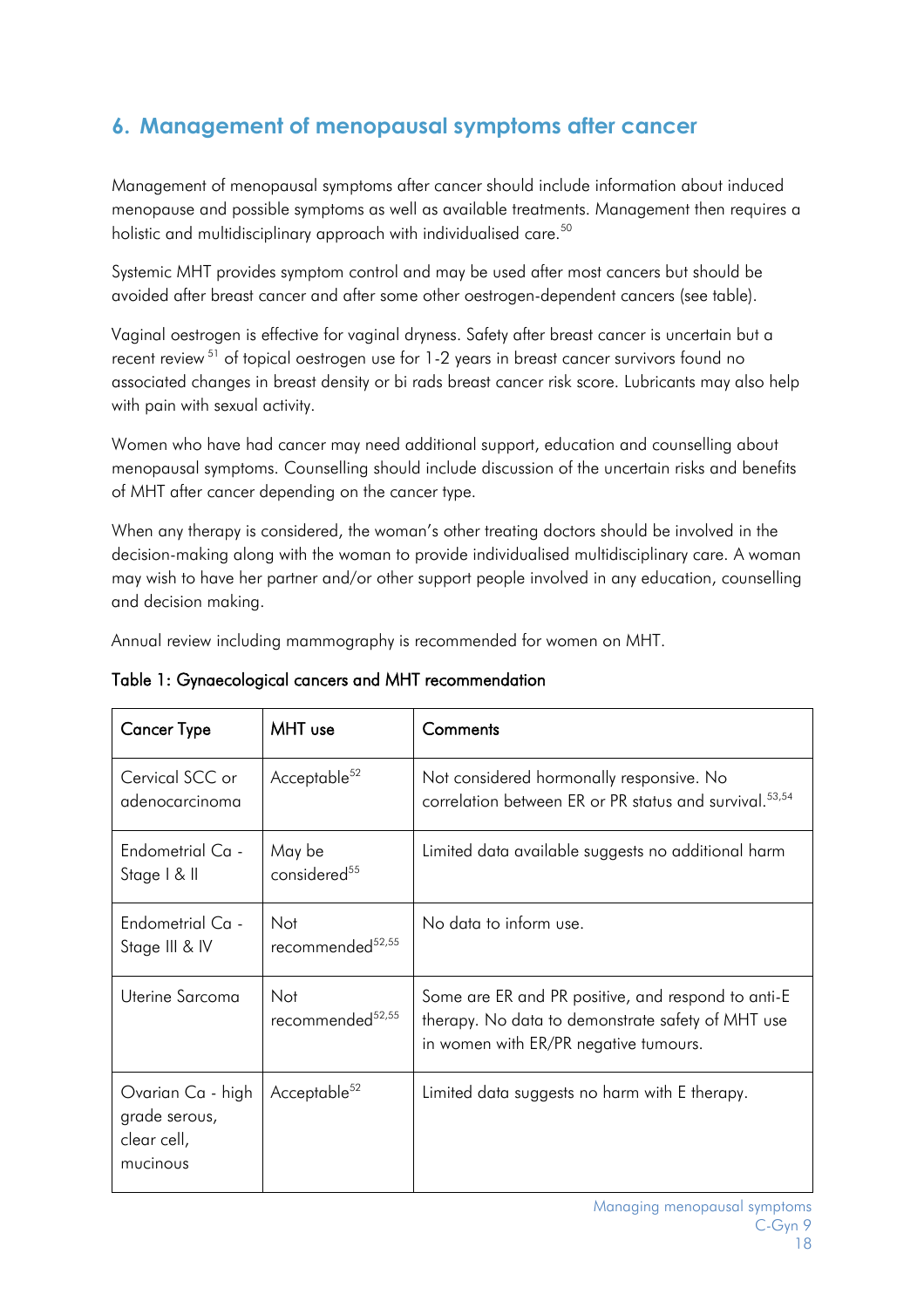| Ovarian Ca - low<br>grade serous &<br>endometrioid | Not recommended<br>52,55 |                                       |
|----------------------------------------------------|--------------------------|---------------------------------------|
| Vulval & Vaginal<br>Ca                             | Acceptable <sup>55</sup> | Not considered hormonally responsive. |

| Table 2: Non-gynaecological cancers and MHT recommendation |  |  |
|------------------------------------------------------------|--|--|
|------------------------------------------------------------|--|--|

| <b>Cancer Type</b>         | MHT use                                                    | Comments                                                                                                                                          |
|----------------------------|------------------------------------------------------------|---------------------------------------------------------------------------------------------------------------------------------------------------|
| <b>Breast Ca</b>           | Avoid MHT <sup>10,56</sup><br>Avoid Tibolone <sup>57</sup> | No consensus on use of vaginal oestrogens. Consult<br>with breast surgeon or oncologist to optimise<br>treatment options for individual patients. |
| Colorectal Ca              | Acceptable <sup>58,59</sup>                                |                                                                                                                                                   |
| Lung $Ca - ER$<br>positive | No consensus <sup>39</sup>                                 |                                                                                                                                                   |
| Haematological<br>Ca       | Acceptable <sup>54</sup>                                   |                                                                                                                                                   |
| Malignant<br>melanoma      | No consensus <sup>39</sup>                                 |                                                                                                                                                   |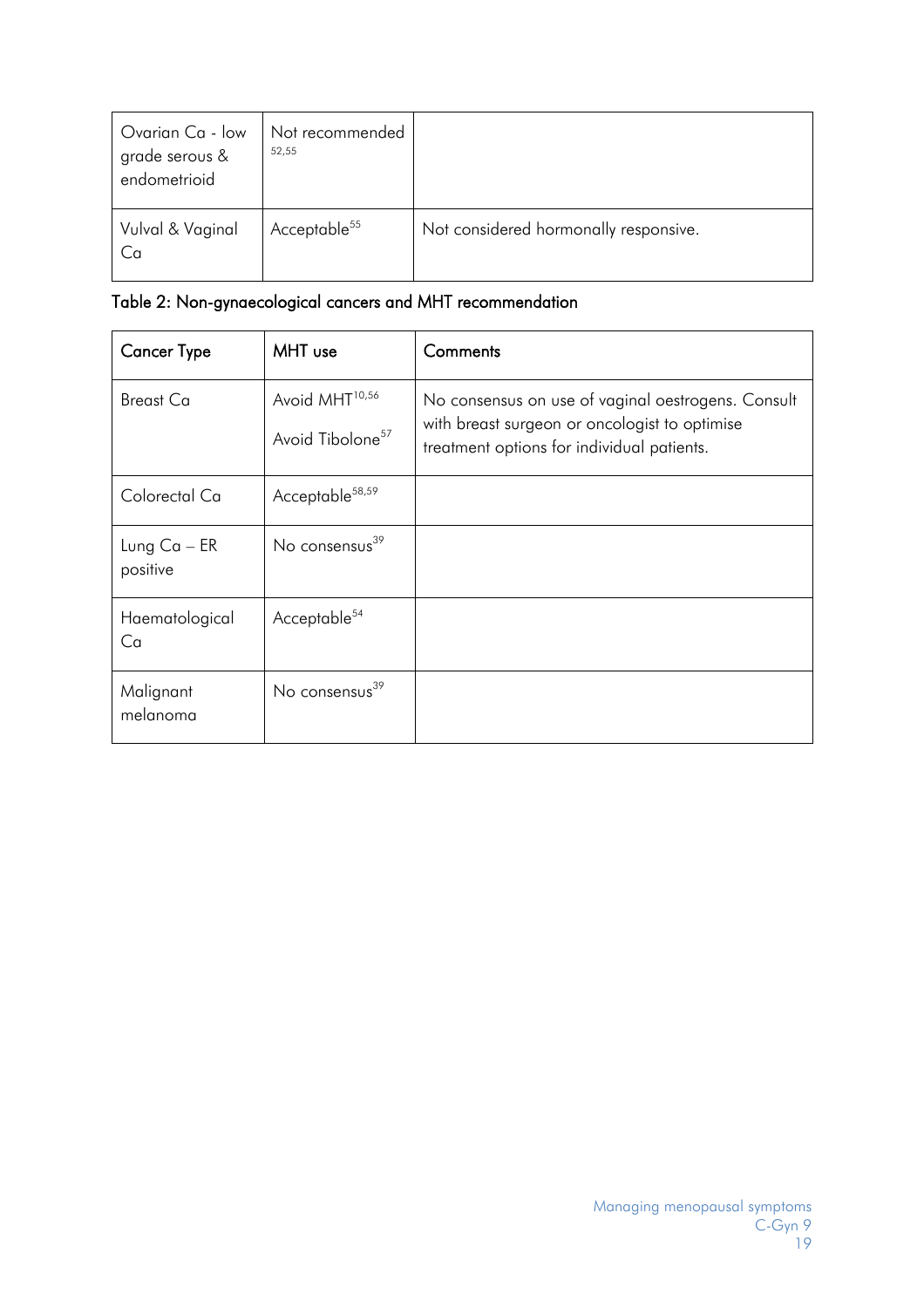# <span id="page-19-0"></span>**7. References**

- 1. Baber RJ. East is east and West is west: perspectives on the menopause in Asia and The West. *Climacteric* 2014;17(1):23-8. doi: 10.3109/13697137.2013.830607
- 2. Harlow SD, Gass M, Hall JE, et al. Executive summary of the Stages of Reproductive Aging Workshop +10: addressing the unfinished agenda of staging reproductive aging. *Climacteric* 2012;15(2):105-14. doi:10.3109/13697137.2011.650656, 10.3109/13697137.2011.650656
- 3. Maki PM, Freeman EW, Greendale GA, Henderson VW, Newhouse PA, Schmidt PJ, Scott NF, Shively CA, Soares CN. Summary of the National Institute on Aging-sponsored conference on depressive symptoms and cognitive complaints in the menopausal transition. *Menopause* 2010; 17: 815-22.
- 4. Avis NE, Crawford SL, Greendale G, Bromberger JT, Everson-Rose SA, Gold EB, Hess R, Joffe H, Kravitz HM, Tepper PG, Thurston RC. Duration of menopausal vasomotor symptoms over the menopause transition. *JAMA Intern Med.* 2015 Apr:17(4):531-9
- 5. Baber RJ, Panay N, Fenton A, IMS Writing Group. 2016 IMS Recommendations on women's midlife health and menopause hormone therapy. *Climacteric* 2016;19(2):109-50. doi:10.3109/13697137.2015.1129166
- 6. Gartoulla P, Bell RJ, Worsley R, Davis SR. Moderate-severely bothersome vasomotor symptoms are associated with lowered psychological general wellbeing in women at midlife. *Maturitas.* 2015 Aug;81(4):487-92
- 7. Hickey M, Szabo RA, Hunter MS. Non-hormonal treatments for menopausal symptoms. *BMJ (Clinical research ed)* 2017;359:j5101. doi: 10.1136/bmj.j5101 [published Online First: 2017/11/25]
- 8. Maclennan AH, Broadbent JL, Lester S, et al. Oral oestrogen and combined oestrogen/progestogen therapy versus placebo for hot flushes. *The Cochrane database of systematic reviews* 2004(4):CD002978. doi: 10.1002/14651858.CD002978.pub2
- 9. Gartoulla P, Worsley R, Bell RJ, Davis SR. Moderate to severe vasomotor and sexual symptoms remain problematic for women aged 60 to 65 years. *Menopause* 2015;22(7):694-701
- 10. de Villiers TJ, Hall JE, Pinkerton JV, et al. Revised Global Consensus Statement on Menopausal Hormone Therapy. *Climacteric* 2016;19(4):313-5. doi:10.1080/13697137.2016.1196047, 10.1080/13697137.2016.1196047
- 11. Collaborative Group on Hormonal Factors in Breast Cancer. Type and timing of menopausal hormone therapy and breast cancer risk: individual participant metaanalysis of the worldwide epidemiological evidence. *Lancet* 2019;394(10204):1159-68. doi: 10.1016/s0140-6736(19)31709-x [published Online First: 2019/09/03]
- 12. Manson JE, Aragaki AK, Rossouw JE, et al. Menopausal Hormone Therapy and Long-term All-Cause and Cause-Specific Mortality: The Women's Health Initiative Randomized Trials. *JAMA* 2017;318(10):927-38. doi: 10.1001/jama.2017.11217 [published Online First: 2017/09/13]
- 13. Boardman HM, Hartley L, Eisinga A, et al. Hormone therapy for preventing cardiovascular disease in post-menopausal women. *The Cochrane database of systematic reviews* 2015;3:CD002229. doi: 10.1002/14651858.CD002229.pub4
- 14. Manson J. MHT and Health outcomes during intervention and post stopping phases of WHI. *JAMA* 2013;310:1353-68
- 15. Rovinski D, Ramos RB, Fighera TM, et al. Risk of venous thromboembolism events in postmenopausal women using oral versus non-oral hormone therapy: A systematic review and meta-analysis. *Thrombosis research* 2018;168:83-95. doi: 10.1016/j.thromres.2018.06.014 [published Online First: 2018/06/25]
- 16. Hoibraaten E, Qvigstad E, Arnesen H, Larsen S, Wickstrom E, Sandset PM. Increased risk of recurrent venous thromboembolism during hormone replacement therapy - results of the randomized, double-blind, placebo-controlled estrogen in venous thromboembolism trial (EVTET). *Thromb Haemost* 2000;84(6):961-7
- 17. Olie V, Plu-Bureau G, Conard J, Horellou MH, Canonico M, Scarabin PY. Hormone therapy and recurrence of venous thromboembolism among postmenopausal women.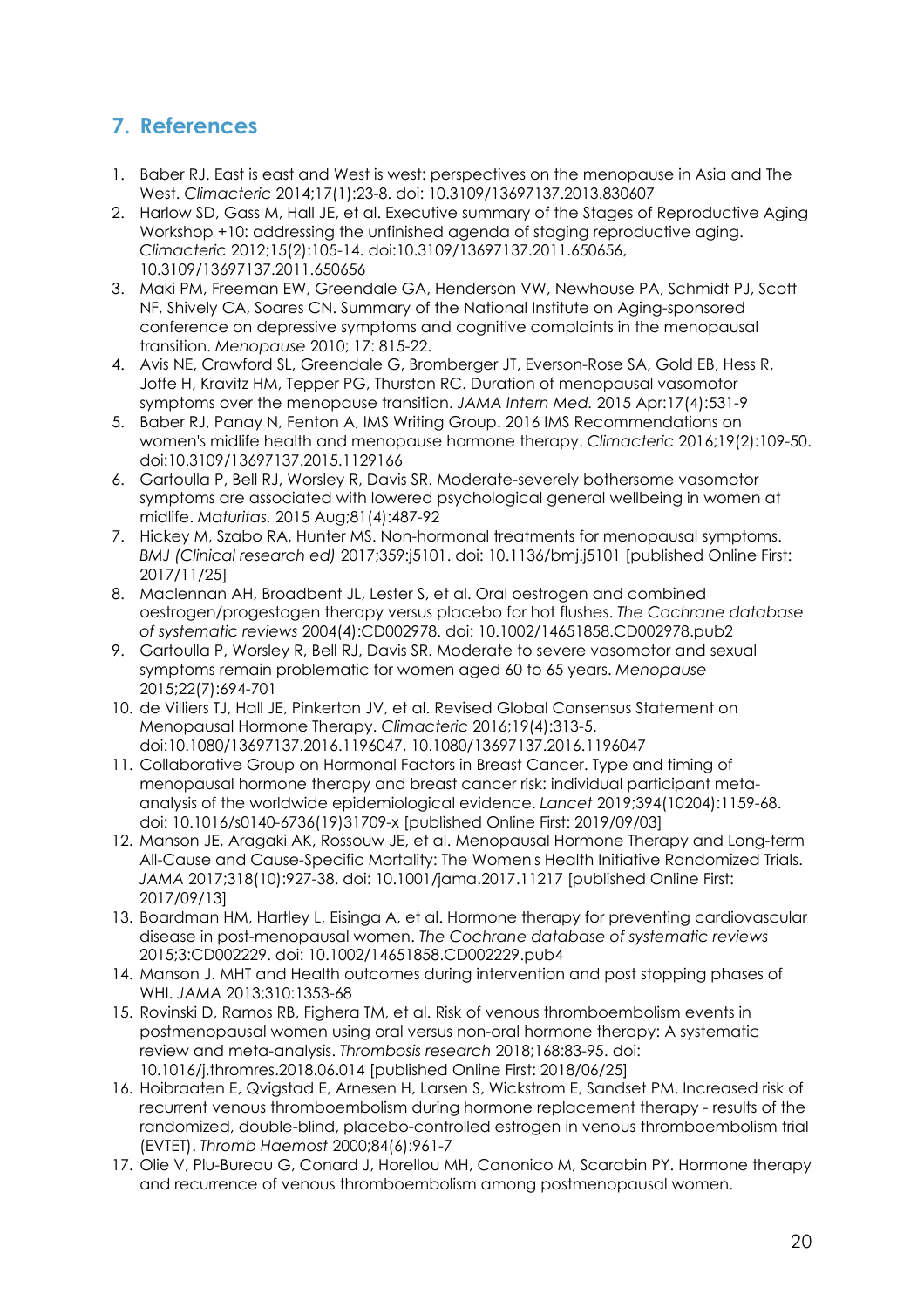Menopause. 2011;18(5):488-93. doi:10.1097/gme.0b013e3181f9f7c3, 10.1097/gme.0b013e3181f9f7c3

- 18. Renoux C, Dell-aniello S, Garbe E, Suissa S. Transdermal and oral hormone replacement therapy and the risk of stroke: an nested case-control study. *BMJ* 2010;340:c2519
- 19. Rossouw JE, Anderson GL, Prentice RL, et al. Risks and benefits of estrogen plus progestin in healthy postmenopausal women: principal results From the Women's Health Initiative randomized controlled trial. *JAMA* 2002;288(3):321-33. doi:10.1001/jama.288.3.321
- 20. Anderson GL, Limacher M, Assaf AR, et al. Effects of conjugated equine estrogen in postmenopausal women with hysterectomy: the Women's Health Initiative randomized controlled trial. *JAMA* 2004;291(14):1701-12. doi:10.1001/jama.291.14.1701
- 21. Allen N, Tsilidis K, Key T et al. Menopausal hormone therapy and risk of endometrial carcinoma among postmenopausal women in the European Prospective Investigation Into Cancer and Nutrition. *Am J Epidemiol* 2010;172:1394-403
- 22. Collaborative Group on Epidemiological Studies of Ovarian Cancer. Menopausal hormone use and ovarian cancer risk: individual participant meta-analysis of 52 epidemiological studies. *Lancet* http://dx.doi.org/10.1016/S0140-6736(14)61687-1
- 23. Davis SR, Baber R. Reproductive endocrinology: Menopausal hormone therapy-ovarian cancer risk revisited. *Nat Rev Endocrinol* 2015;11(6):322-3. doi: 10.1038/nrendo.2015.33
- 24. Anderson GL, Judd HL, Kaunitz AM, et al. Effects of Estrogen Plus Progestin on Gynecologic Cancers and Associated Diagnostic Procedures: The Women's Health Initiative Randomized Trial. *JAMA.* 2003;290(13):1739–1748. doi:10.1001/jama.290.13.1739
- 25. Cirillo DJ, Wallace RB, Rodabough RJ, Greenland P, LaCroix AZ, Limacher MC, Larson JC. Effect of estrogen therapy on gallbladder disease. JAMA. 2005;293(3):330
- 26. Simon JA, Hunninghake DB, Agarwal SK, Lin F, Cauley JA, Ireland CC, Pickar JH. Effect of estrogen plus progestin on risk for biliary tract surgery in postmenopausal women with coronary artery disease. The Heart and Estrogen/progestin Replacement Study. *Ann Intern Med.* 2001;135(7):493
- 27. Jane FM, Davis SR. A practitioner's toolkit for managing the menopause. *Climacteric* 2014;17(5):564-79. doi: 10.3109/13697137.2014.929651 [published Online First: 2014/07/08]
- 28. Lethaby A, Ayeleke RO, Roberts H. Local oestrogen for vaginal atrophy in postmenopausal women. *The Cochrane database of systematic reviews* 2016(8):Cd001500. doi: 10.1002/14651858.CD001500.pub3 [published Online First: 2016/09/01]
- 29. Crandall CJ, Hovey KM, Andrews CA, Chlebowski RT, Stefanick ML, Lane DS, Shifren J, Chen C, Kaunitz AM, Cauley JA, Manson JE. Breast cancer, endometrial cancer, and cardiovascular events in participants who used vaginal estrogen in the Women's Health Initiative Observational Study. *Menopause* 2018;25:11-20 doi:10.1097/GME.0000000000000956.
- 30. Biehl C, Plotsker O, Mirkin S. A systematic review of the efficacy and safety of vaginal estrogen products for the treatment of genitourinary syndrome of menopause. *Menopause*. 2019;26(4):431-453. doi:10.1097/GME.0000000000001221.
- 31. Vinogradova Y, Coupland C, Hippisley-Cox J. Use of hormone replacement therapy and risk of venous thromboembolism: nested case-control studies using the QResearch and CPRD databases. *BMJ*. 2019;364:k4810. doi:10.1136/bmj.k4810, 10.1136/bmj.k4810
- 32. Simon JA. What if the Women's Health Initiative had used transdermal estradiol and oral progesterone instead? *Menopause* 2014;21(7):769-83. doi: 10.1097/GME.0000000000000169
- 33. Davis SR, Baber R, Panay N, et al. Global Consensus Position Statement on the Use of Testosterone Therapy for Women. *J Clin Endocrinol Metab* 2019;104(10):4660-66. doi: 10.1210/jc.2019-01603 [published Online First: 2019/09/10]
- 34. 26. Huang KE, Baber R, Asia Pacific Tibolone Consensus G. Updated clinical recommendations for the use of tibolone in Asian women. *Climacteric : the journal of the International Menopause Society* 2010;13(4):317-27. doi: 10.3109/13697131003681458
- 35. Cummings SR, Ettinger B, Delmas PD, et al. The effects of tibolone in older postmenopausal women. N Engl J Med. 2008;359(7):697-708. doi:10.1056/NEJMoa0800743, 10.1056/NEJMoa0800743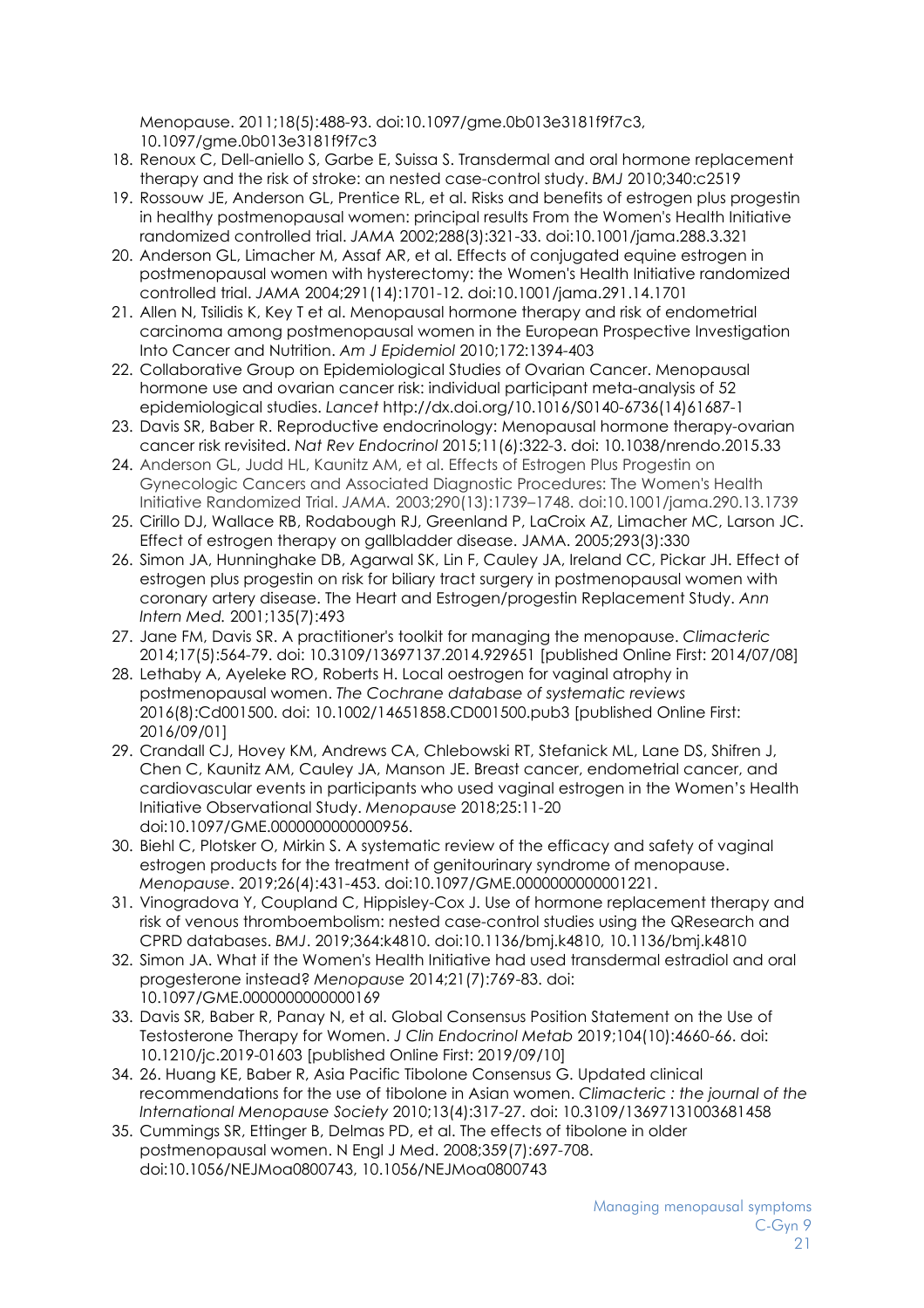- 36. Hammar ML, van de Weijer P, Franke HR, Parnel B, von Mauw EM, Nijland EA. Tibolone and low-dose continuous combined hormone treatment: vaginal bleeding pattern, efficacy and tolerability. *BJOG*. 2007;114(12):1522-9. doi:10.1111/j.1471-0528.2007.01537.x
- 37. Gaudard AMIS, Silva de Souza S, Puga MES, et al. Bioidentical hormones for women with vasomotor symptoms. *The Cochrane Database Of Systematic Reviews* 2016(8):CD010407. doi: 10.1002/14651858.CD010407.pub2
- 38. Tao WW, Tao XM, Song CL. Effects of non-pharmacological supportive care for hot flushes in breast cancer: a meta-analysis. *Support Care Cancer* 2017;25(7):2335-47. doi: 10.1007/s00520-017-3691-y [published Online First: 2017/04/12]
- 39. Szabo RA, Marino JL, Hickey M. Managing menopausal symptoms after cancer. *Climacteric* 2019;22(6):572-78. doi: 10.1080/13697137.2019.1646718
- 40. Stearns V, Johnson MD, Rae JM, et al. Active tamoxifen metabolite plasma concentrations after coadministration of tamoxifen and the selective serotonin reuptake inhibitor paroxetine. *J Natl Cancer Inst* 2003;95:1758-64
- 41. Treating vulvovaginal atrophy/genitourinary syndrome of menopause: how important is vaginal lubricant and moisturizer composition?; 2016; Great Britain. Informa Healthcare.
- 42. Hickey M, Allardice K, Wolke L, et al. Silicone Vs. Water-Based Lubricant for Symptomatic Vaginal Dryness After Breast Cancer: Preliminary Findings From a Randomized Trial. *Reproductive Sciences.* 2015:63A-63A
- 43. Juraskova I, Jarvis S, Mok K, et al. The acceptability, feasibility, and efficacy (phase I/II study) of the OVERcome (Olive Oil, Vaginal Exercise, and MoisturizeR) intervention to improve dyspareunia and alleviate sexual problems in women with breast cancer. *The Journal Of Sexual Medicine* 2013;10(10):2549-58. doi: 10.1111/jsm.12156
- 44. Goetsch MF, Lim JY, Caughey AB. A Practical Solution for Dyspareunia in Breast Cancer Survivors: A Randomized Controlled Trial. *Journal of clinical oncology : official journal of the American Society of Clinical Oncology* 2015;33(30):3394-400. doi: 10.1200/JCO.2014.60.7366 [published Online First: 2015/07/27]
- 45. Aguiar LB, Politano CA, Costa-Paiva L, Juliato CRT. Efficacy of fractional CO2 laser, promestriene, and vaginal lubricant in the treatment of urinary symptoms in postmenopausal women: a randomized clinical trial. *Lasers Surg Med.* 2020 Jan 28. doi: 10.1002/lsm.23220
- 46. Paraiso MFR, Ferrando CA, Sokol ER, Rardin CR, Matthews CA, Karram MM, Iglesia CB. A randomized clinical trial comparing vaginal laser therapy to vaginal estrogen therapy in women with genitourinary syndrome of menopause: The VeLVET Trial. *Menopause.* 2020 Jan;27(1):50-56. doi: 10.1097/GME. 0000000000001416.
- 47. Politano C, Costa-Paiva L, Aguiar LB, Machado HC, Baccaro LF. Fractional CO2 laser versus promestriene and lubricant in genitourinary syndrome of menopause: a randomized clinical trial. *Menopause* 2019;26(8):833-840. doi:10.1097/GME.0000000000001333.
- 48. Cruz VL, Steiner ML, Pompei LM, Strufaldi R, Afonso Fonseca FL, Simardi Santiago LH, Wajsfeld T, Fernandes CE. Randomized, double-blind, placebo-controlled clinical trial for evaluating the efficacy of fractional CO<sub>2</sub> laser compared with topical estriol in the treatment of vaginal atrophy in postmenopausal women. *Menopause.* 2018 Jan;25(1):21- 28. doi: 10.1097/GME.0000000000000955
- 49. Wallace SL, Sokol ER, Enemchukwu, EA. Vaginal energy-based devices characterization of adverse events based on the last decade of MAUDE safety reports. Menopause 2020 doi:10.1097/GME.0000000000001661
- 50. Cohen PA, Brennan A, Marino JL, et al. Managing menopausal symptoms after breast cancer - A multidisciplinary approach. *Maturitas* 2017;105:4-7. doi: 10.1016/j.maturitas.2017.04.013 [published Online First: 2017/05/06]
- 51. Zuo SW, Wu H, Shen W. Vaginal estrogen and mammogram results: case series and review of literature on treatment of genitourinary syndrome of menopause (GSM) in breast cancer survivors. *Menopause*. 2018;25(7):828-836. doi:10.1097/GME.0000000000001079.
- 52. Sinno AK, Pinkerton J, Febbraro T, Jones N, Khanna N, Temkin S, et al. Hormone therapy (HT) in women with gynecologic cancers and in women at high risk for developing a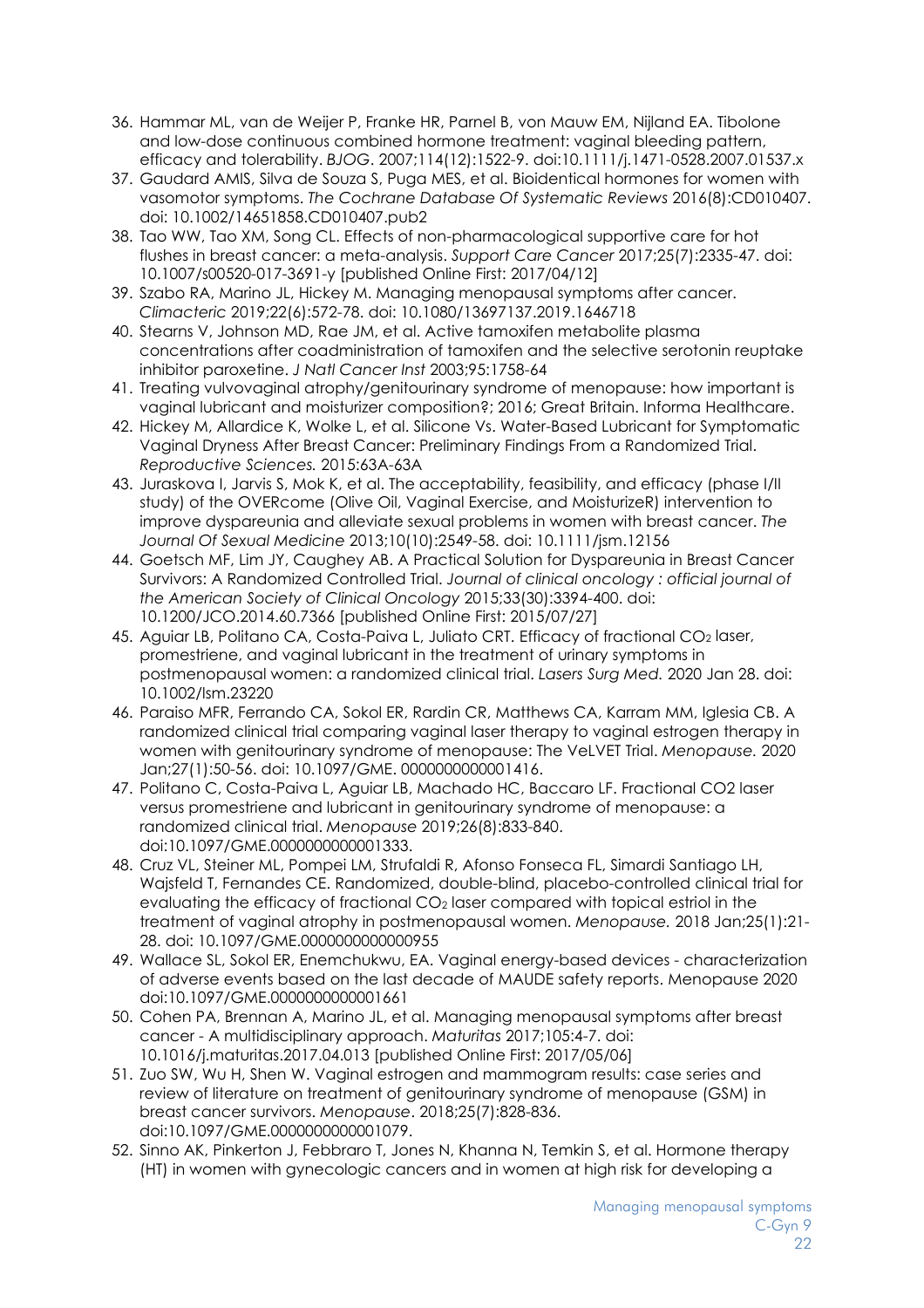gynecologic cancer: A Society of Gynecologic Oncology (SGO) clinical practice statement: This practice statement has been endorsed by The North American Menopause Society. Gynecologic oncology. 2020;157(2):303-6.

- 53. Bodner K, Laubichler P, Kimberger O, Czerwenka K, Zeillinger R, Bodner-Adler B. Oestrogen and progesterone receptor expression in patients with adenocarcinoma of the uterine cervix and correlation with various clinicopathological parameters. Anticancer research. 2010;30(4):1341-5.
- 54. Martin JD, Hähnel R, McCartney AJ, De Klerk N. The influence of estrogen and progesterone receptors on survival in patients with carcinoma of the uterine cervix. Gynecologic oncology. 1986;23(3):329-35.
- 55. Rees M, Angioli R, Coleman RL, Glasspool R, Plotti F, Simoncini T, et al. European Menopause and Andropause Society (EMAS) and International Gynecologic Cancer Society (IGCS) position statement on managing the menopause after gynecological cancer: focus on menopausal symptoms and osteoporosis. Maturitas. 2020;134:56-61.
- 56. National Institute for Health and Care Excellence. Early and locally advanced breast cancer: Diagnosis and management: NICE, 2018.
- 57. Kenemans P, Bundred NJ, Foidart J-M, et al. Safety and efficacy of tibolone in breastcancer patients with vasomotor symptoms: a double-blind, randomised, non-inferiority trial. *The Lancet Oncology* 2009;10(2):135-46. doi: 10.1016/S1470-2045(08)70341-3
- 58. Kuhle CL, Kapoor E, Sood R, et al. Menopausal hormone therapy in cancer survivors: A narrative review of the literature. *Maturitas* 2016 doi: 10.1016/j.maturitas.2016.07.018
- 59. Marjoribanks J, Farquhar C, Roberts H, et al. Trial does not change the conclusions of Cochrane review of long term hormone therapy for perimenopausal and postmenopausal women. *BMJ (Clinical Research Ed)* 2012;345:e8141. doi: 10.1136/bmj.e8141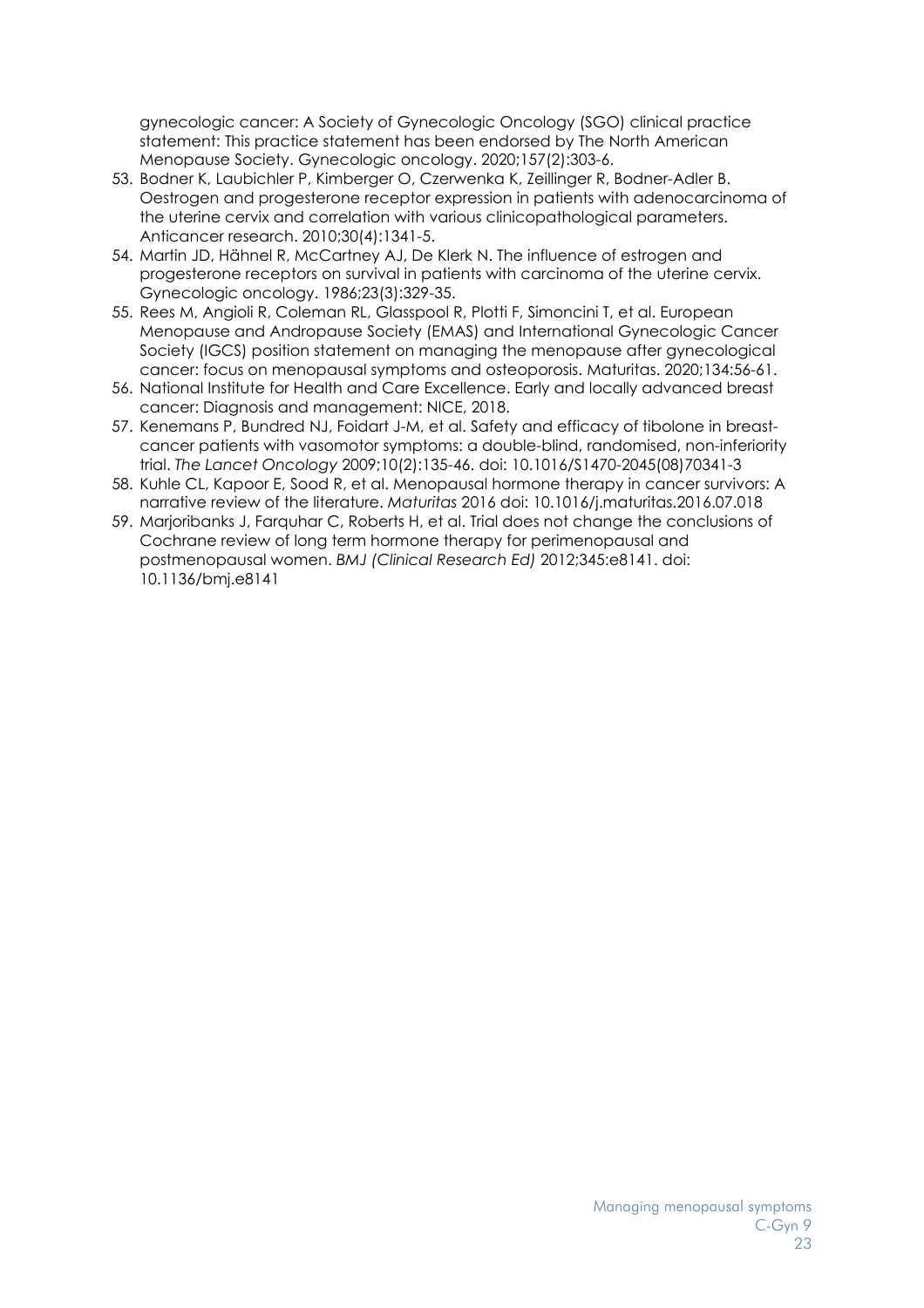# <span id="page-23-0"></span>**Glossary of Terms**

Menopause: The permanent cessation of menstruation. The definition is made retrospectively, 12 months after the final menstrual period.

Premature Menopause: Menopause before the age of 40.

Early Menopause: Menopause before the age of 45, but after the age of 40.

Perimenopause: The period of time immediately prior to the menopause (when the endocrinological, biological, and clinical features of approaching menopause commence) and the first year after menopause.

# <span id="page-23-1"></span>**Links to other related College Statements**

Tamoxifen and the Endometrium (C-Gyn 12) https://ranzcog.edu.au/RANZCOG\_SITE/media/RANZCOG-MEDIA/Women%27s%20Health/Statement%20and%20guidelines/Clinical%20- %20Gynaecology/Tamoxifen-and-the-endometrium-(C-Gyn-12).pdf?ext=.pdf

Consent and provision of information to patients in Australia regarding proposed treatment (C-Gen 02a)

[https://ranzcog.edu.au/RANZCOG\\_SITE/media/RANZCOG-](https://ranzcog.edu.au/RANZCOG_SITE/media/RANZCOG-MEDIA/Women%27s%20Health/Statement%20and%20guidelines/Clinical%20-%20General/Consent-and-provision-of-information-to-patients-in-Australia-(C-Gen-2a).pdf?ext=.pdf)

[MEDIA/Women%27s%20Health/Statement%20and%20guidelines/Clinical%20-%20General/Consent-and](https://ranzcog.edu.au/RANZCOG_SITE/media/RANZCOG-MEDIA/Women%27s%20Health/Statement%20and%20guidelines/Clinical%20-%20General/Consent-and-provision-of-information-to-patients-in-Australia-(C-Gen-2a).pdf?ext=.pdf)[provision-of-information-to-patients-in-Australia-\(C-Gen-2a\).pdf?ext=.pdf](https://ranzcog.edu.au/RANZCOG_SITE/media/RANZCOG-MEDIA/Women%27s%20Health/Statement%20and%20guidelines/Clinical%20-%20General/Consent-and-provision-of-information-to-patients-in-Australia-(C-Gen-2a).pdf?ext=.pdf)

Consent and provision of information to patients in New Zealand regarding proposed treatment (C-Gen 02b)

[https://ranzcog.edu.au/RANZCOG\\_SITE/media/RANZCOG-](https://ranzcog.edu.au/RANZCOG_SITE/media/RANZCOG-MEDIA/Women%27s%20Health/Statement%20and%20guidelines/Clinical%20-%20General/Consent-and-provision-of-information-NZ-(C-Gen-2b).pdf?ext=.pdf)[MEDIA/Women%27s%20Health/Statement%20and%20guidelines/Clinical%20-%20General/Consent-and](https://ranzcog.edu.au/RANZCOG_SITE/media/RANZCOG-MEDIA/Women%27s%20Health/Statement%20and%20guidelines/Clinical%20-%20General/Consent-and-provision-of-information-NZ-(C-Gen-2b).pdf?ext=.pdf)[provision-of-information-NZ-\(C-Gen-2b\).pdf?ext=.pdf](https://ranzcog.edu.au/RANZCOG_SITE/media/RANZCOG-MEDIA/Women%27s%20Health/Statement%20and%20guidelines/Clinical%20-%20General/Consent-and-provision-of-information-NZ-(C-Gen-2b).pdf?ext=.pdf)

Evidence-based Medicine, Obstetrics and Gynaecology (C-Gen 15) [https://www.ranzcog.edu.au/RANZCOG\\_SITE/media/RANZCOG-](https://www.ranzcog.edu.au/RANZCOG_SITE/media/RANZCOG-MEDIA/Women%27s%20Health/Statement%20and%20guidelines/Clinical%20-%20General/Evidence-based-medicine,-Obstetrics-and-Gynaecology-(C-Gen-15)-Review-March-2016.pdf?ext=.pdf)[MEDIA/Women%27s%20Health/Statement%20and%20guidelines/Clinical%20-%20General/Evidence](https://www.ranzcog.edu.au/RANZCOG_SITE/media/RANZCOG-MEDIA/Women%27s%20Health/Statement%20and%20guidelines/Clinical%20-%20General/Evidence-based-medicine,-Obstetrics-and-Gynaecology-(C-Gen-15)-Review-March-2016.pdf?ext=.pdf)[based-medicine,-Obstetrics-and-Gynaecology-\(C-Gen-15\)-Review-March-2016.pdf?ext=.pdf](https://www.ranzcog.edu.au/RANZCOG_SITE/media/RANZCOG-MEDIA/Women%27s%20Health/Statement%20and%20guidelines/Clinical%20-%20General/Evidence-based-medicine,-Obstetrics-and-Gynaecology-(C-Gen-15)-Review-March-2016.pdf?ext=.pdf)

# <span id="page-23-2"></span>**Other useful links**

National Breast Screening Programme (BreastScreen Australia) <http://www.cancerscreening.gov.au/internet/screening/publishing.nsf/Content/breast-screening-1>

National Cervical Screening Programme (Australia) <http://cancerscreening.gov.au/internet/screening/publishing.nsf/Content/cervical-screening-1> National Breast Screening Programme (New Zealand) [http://www.nsu.govt.nz/N](http://www.nsu.govt.nz/)ational Cervical Screening Programme (New Zealand) <http://www.nsu.govt.nz/>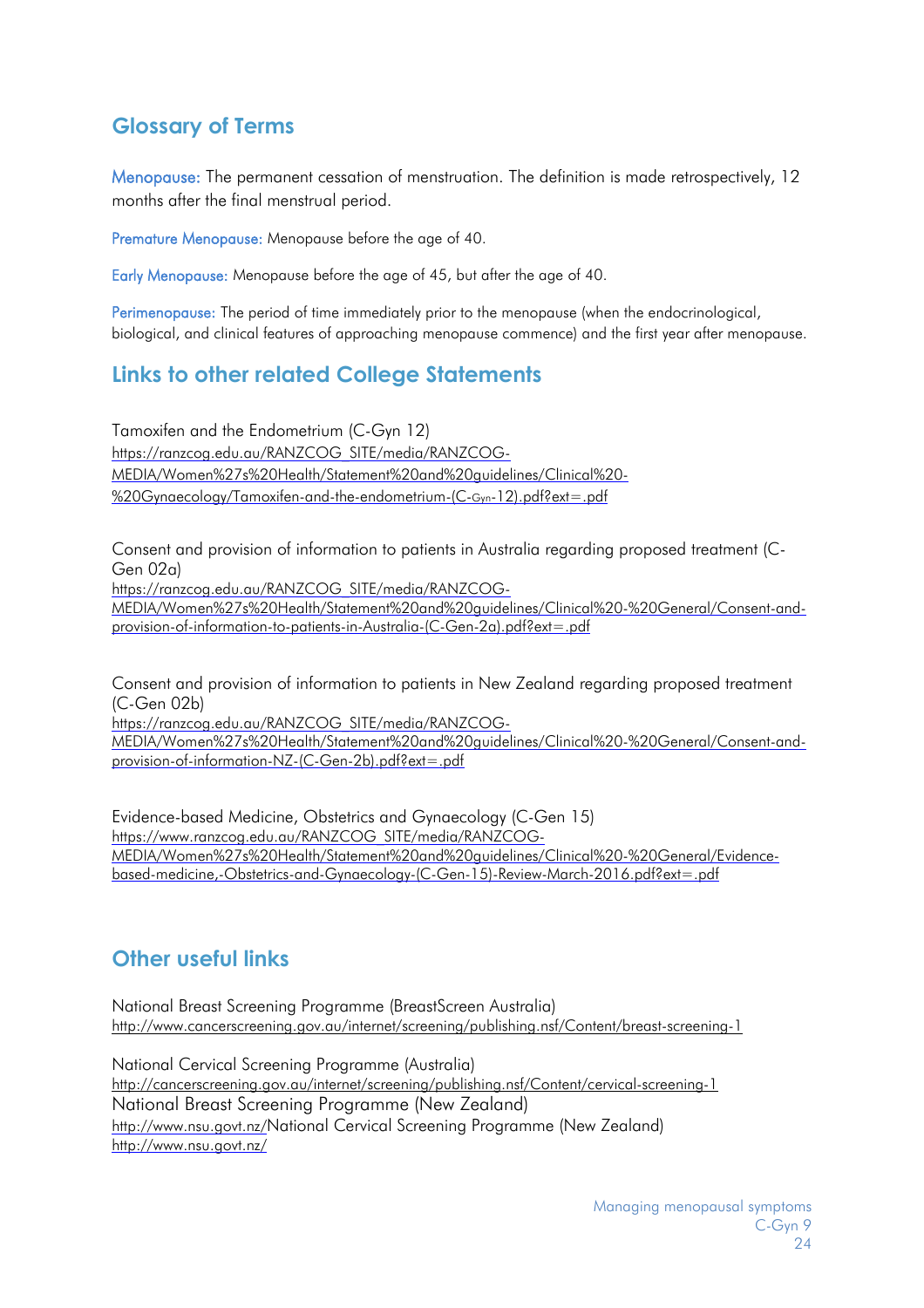Australasian Menopause Society-Combined Menopausal Hormone Therapy (MHT) [https://www.menopause.org.au/index.php?option=com\\_content&view=article&id=267:combined](https://www.menopause.org.au/index.php?option=com_content&view=article&id=267:combined-menopausal-hormone-therapy-mht)[menopausal-hormone-therapy-mht](https://www.menopause.org.au/index.php?option=com_content&view=article&id=267:combined-menopausal-hormone-therapy-mht)

Cardiovascular Disease Risk Assessment(NZ) [https://www.health.govt.nz/system/files/documents/publications/cardiovascular-disease-risk-assessment](https://www.health.govt.nz/system/files/documents/publications/cardiovascular-disease-risk-assessment-management-primary-care-feb18-v4_0.pdf)[management-primary-care-feb18-v4\\_0.pdf](https://www.health.govt.nz/system/files/documents/publications/cardiovascular-disease-risk-assessment-management-primary-care-feb18-v4_0.pdf)

### <span id="page-24-0"></span>Patient information

A range of RANZCOG Patient Information Pamphlets can be ordered via: <https://www.ranzcog.edu.au/Womens-Health/Patient-Information-Guides/Patient-Information-Pamphlets>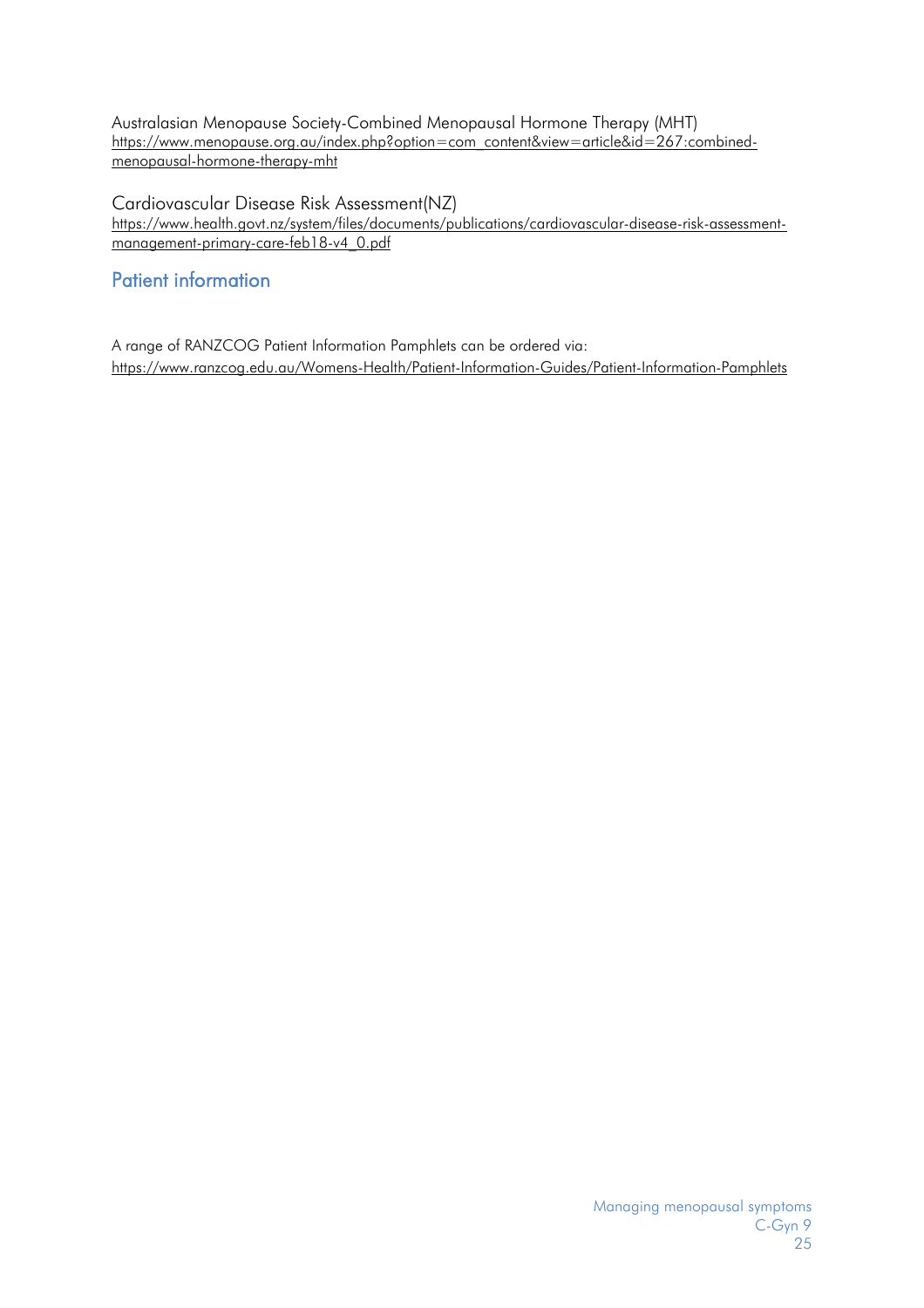### <span id="page-25-1"></span>Appendices

#### <span id="page-25-0"></span>**Appendix A Women's Health Committee Membership**

| Name                              | <b>Position on Committee</b>        |  |
|-----------------------------------|-------------------------------------|--|
| Professor Yee Leung               | Chair and Board Member              |  |
| Dr Gillian Gibson                 | Deputy Chair, Gynaecology           |  |
| Dr Scott White                    | Deputy Chair, Obstetrics            |  |
| Associate Professor Ian Pettigrew | Member and EAC Representative       |  |
| Dr Kristy Milward                 | Member and Councillor               |  |
| Dr Will Milford                   | Member and Councillor               |  |
| Dr Frank O'Keeffe                 | <b>Member and Councillor</b>        |  |
| Professor Sue Walker              | Member                              |  |
| Dr Roy Watson                     | Member and Councillor               |  |
| Dr Susan Fleming                  | <b>Member and Councillor</b>        |  |
| Dr Sue Belgrave                   | Member and Councillor               |  |
| Dr Marilyn Clarke                 | <b>ATSI Representative</b>          |  |
| Associate Professor Kirsten Black | Member                              |  |
| Dr Thangeswaran Rudra             | Member                              |  |
| Dr Nisha Khot                     | Member and SIMG Representative      |  |
| Dr Judith Gardiner                | Diplomate Representative            |  |
| Dr Angela Brown                   | Midwifery Representative, Australia |  |
|                                   | Midwifery Representative, New       |  |
| Ms Adrienne Priday                | Zealand                             |  |
| Ms Ann Jorgensen                  | <b>Community Representative</b>     |  |
| Dr Rebecca Mackenzie-Proctor      | Trainee Representative              |  |
| Dr Leigh Duncan                   | Maori Representative                |  |
| Prof Caroline De Costa            | Co-opted member (ANZJOG member)     |  |
| Dr Christine Sammartino           | Observer                            |  |

#### <span id="page-25-2"></span>**Appendix B Contributing authors**

The committee acknowledges the contribution of Dr Martha Hickey and Dr Rebecca Szabo to this statement.

#### <span id="page-25-3"></span>**Appendix C Overview of the development and review process for this statement**

*i.* Steps in developing and updating this statement

This statement was originally developed in March 1995 and was most recently reviewed re-written in September 2020. The Women's Health Committee carried out the following steps in reviewing this statement:

- Structured clinical questions were developed and agreed upon.
- An updated literature search to answer the clinical questions was undertaken.
- At the September 2020 committee meeting, the existing consensus-based recommendations were reviewed and updated (where appropriate) based on the available